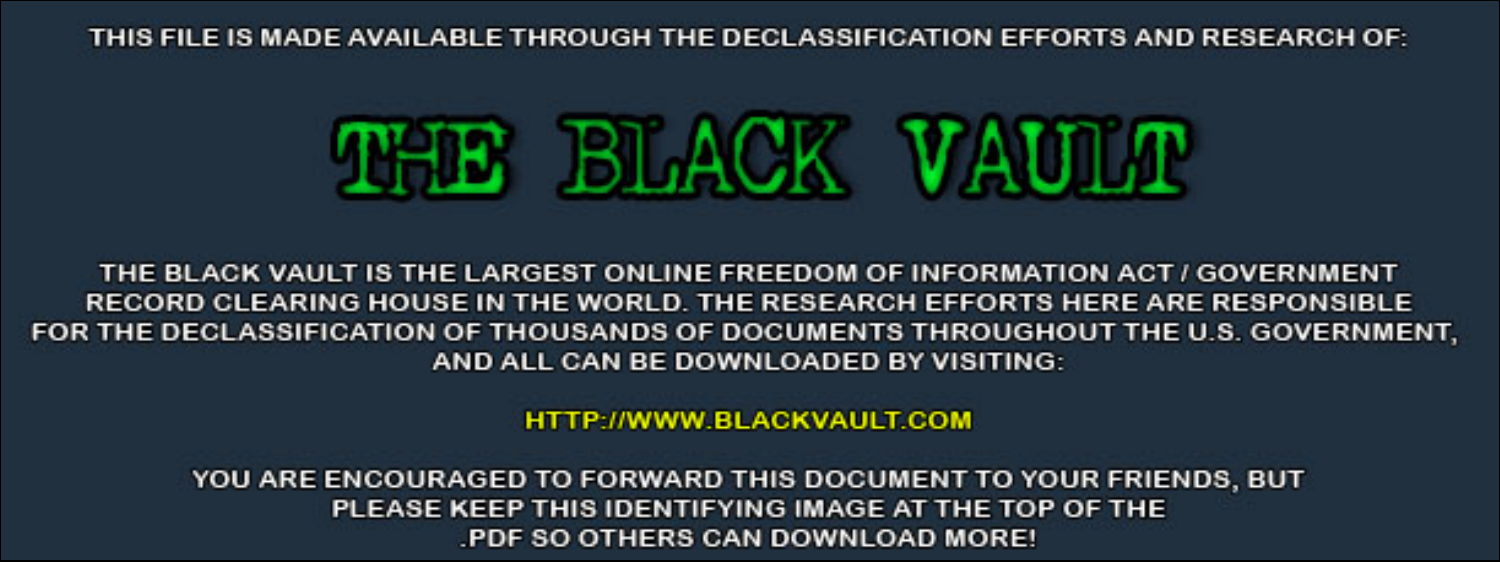[Order Code RL32890](http://www.fas.org/sgp/crs/natsec/index.html)

# **CRS Report for Congress**

**Renditions: Constraints Imposed by Laws on Torture**

**Updated October 12, 2007**

Michael John Garcia Legislative Attorney American Law Division



**Prepared for Members and Committees of Congress**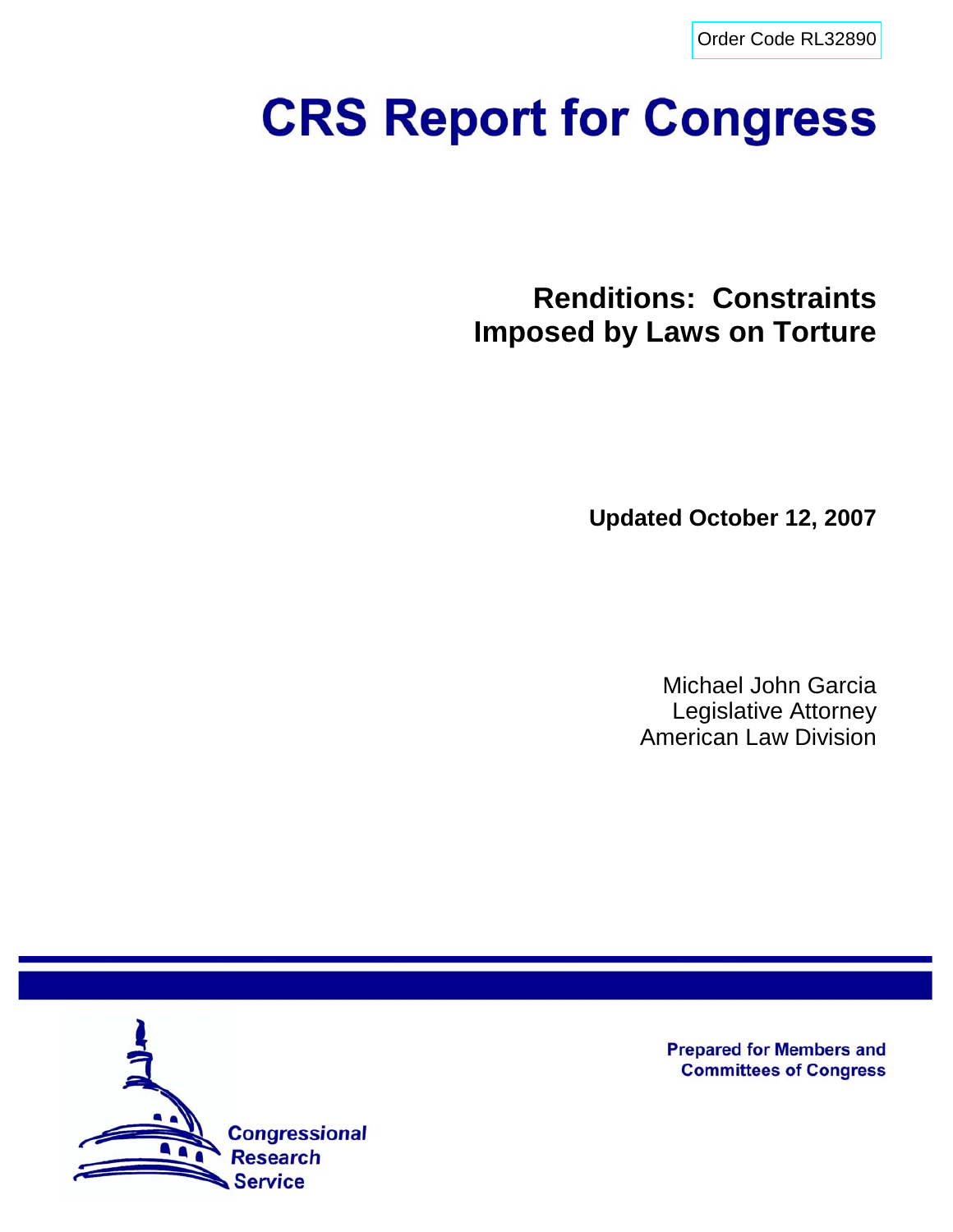| <b>Report Documentation Page</b>                                                                                                                                                                                                                                                                                                                                                                                                                                                                                                                                                                                                                                                                                                                                                                                                                                   |                                    |                              |                                                   | Form Approved<br>OMB No. 0704-0188                  |                           |  |
|--------------------------------------------------------------------------------------------------------------------------------------------------------------------------------------------------------------------------------------------------------------------------------------------------------------------------------------------------------------------------------------------------------------------------------------------------------------------------------------------------------------------------------------------------------------------------------------------------------------------------------------------------------------------------------------------------------------------------------------------------------------------------------------------------------------------------------------------------------------------|------------------------------------|------------------------------|---------------------------------------------------|-----------------------------------------------------|---------------------------|--|
| Public reporting burden for the collection of information is estimated to average 1 hour per response, including the time for reviewing instructions, searching existing data sources, gathering and<br>maintaining the data needed, and completing and reviewing the collection of information. Send comments regarding this burden estimate or any other aspect of this collection of information,<br>including suggestions for reducing this burden, to Washington Headquarters Services, Directorate for Information Operations and Reports, 1215 Jefferson Davis Highway, Suite 1204, Arlington<br>VA 22202-4302. Respondents should be aware that notwithstanding any other provision of law, no person shall be subject to a penalty for failing to comply with a collection of information if it<br>does not display a currently valid OMB control number. |                                    |                              |                                                   |                                                     |                           |  |
| 1. REPORT DATE<br>12 OCT 2007                                                                                                                                                                                                                                                                                                                                                                                                                                                                                                                                                                                                                                                                                                                                                                                                                                      |                                    | 2. REPORT TYPE               |                                                   | <b>3. DATES COVERED</b><br>00-00-2007 to 00-00-2007 |                           |  |
| <b>4. TITLE AND SUBTITLE</b>                                                                                                                                                                                                                                                                                                                                                                                                                                                                                                                                                                                                                                                                                                                                                                                                                                       |                                    |                              |                                                   | 5a. CONTRACT NUMBER                                 |                           |  |
| <b>Renditions: Constraints Imposed by Laws on Torture</b>                                                                                                                                                                                                                                                                                                                                                                                                                                                                                                                                                                                                                                                                                                                                                                                                          |                                    |                              |                                                   | 5b. GRANT NUMBER                                    |                           |  |
|                                                                                                                                                                                                                                                                                                                                                                                                                                                                                                                                                                                                                                                                                                                                                                                                                                                                    |                                    |                              |                                                   | <b>5c. PROGRAM ELEMENT NUMBER</b>                   |                           |  |
| 6. AUTHOR(S)                                                                                                                                                                                                                                                                                                                                                                                                                                                                                                                                                                                                                                                                                                                                                                                                                                                       |                                    |                              |                                                   | <b>5d. PROJECT NUMBER</b>                           |                           |  |
|                                                                                                                                                                                                                                                                                                                                                                                                                                                                                                                                                                                                                                                                                                                                                                                                                                                                    |                                    |                              |                                                   | 5e. TASK NUMBER                                     |                           |  |
|                                                                                                                                                                                                                                                                                                                                                                                                                                                                                                                                                                                                                                                                                                                                                                                                                                                                    |                                    |                              |                                                   | 5f. WORK UNIT NUMBER                                |                           |  |
| 7. PERFORMING ORGANIZATION NAME(S) AND ADDRESS(ES)<br><b>Congressional Research Service, The Library of Congress, 101</b><br>Independence Avenue, SE, Washington, DC, 20540-7500                                                                                                                                                                                                                                                                                                                                                                                                                                                                                                                                                                                                                                                                                   |                                    |                              |                                                   | 8. PERFORMING ORGANIZATION<br><b>REPORT NUMBER</b>  |                           |  |
| 9. SPONSORING/MONITORING AGENCY NAME(S) AND ADDRESS(ES)                                                                                                                                                                                                                                                                                                                                                                                                                                                                                                                                                                                                                                                                                                                                                                                                            |                                    |                              |                                                   | 10. SPONSOR/MONITOR'S ACRONYM(S)                    |                           |  |
|                                                                                                                                                                                                                                                                                                                                                                                                                                                                                                                                                                                                                                                                                                                                                                                                                                                                    |                                    |                              |                                                   | <b>11. SPONSOR/MONITOR'S REPORT</b><br>NUMBER(S)    |                           |  |
| 12. DISTRIBUTION/AVAILABILITY STATEMENT<br>Approved for public release; distribution unlimited                                                                                                                                                                                                                                                                                                                                                                                                                                                                                                                                                                                                                                                                                                                                                                     |                                    |                              |                                                   |                                                     |                           |  |
| <b>13. SUPPLEMENTARY NOTES</b>                                                                                                                                                                                                                                                                                                                                                                                                                                                                                                                                                                                                                                                                                                                                                                                                                                     |                                    |                              |                                                   |                                                     |                           |  |
| 14. ABSTRACT                                                                                                                                                                                                                                                                                                                                                                                                                                                                                                                                                                                                                                                                                                                                                                                                                                                       |                                    |                              |                                                   |                                                     |                           |  |
| <b>15. SUBJECT TERMS</b>                                                                                                                                                                                                                                                                                                                                                                                                                                                                                                                                                                                                                                                                                                                                                                                                                                           |                                    |                              |                                                   |                                                     |                           |  |
| 16. SECURITY CLASSIFICATION OF:                                                                                                                                                                                                                                                                                                                                                                                                                                                                                                                                                                                                                                                                                                                                                                                                                                    | 17. LIMITATION OF                  | 18. NUMBER                   | 19a. NAME OF                                      |                                                     |                           |  |
| a. REPORT<br>unclassified                                                                                                                                                                                                                                                                                                                                                                                                                                                                                                                                                                                                                                                                                                                                                                                                                                          | <b>b. ABSTRACT</b><br>unclassified | c. THIS PAGE<br>unclassified | <b>ABSTRACT</b><br>Same as<br><b>Report (SAR)</b> | OF PAGES<br>30                                      | <b>RESPONSIBLE PERSON</b> |  |

**Standard Form 298 (Rev. 8-98)**<br>Prescribed by ANSI Std Z39-18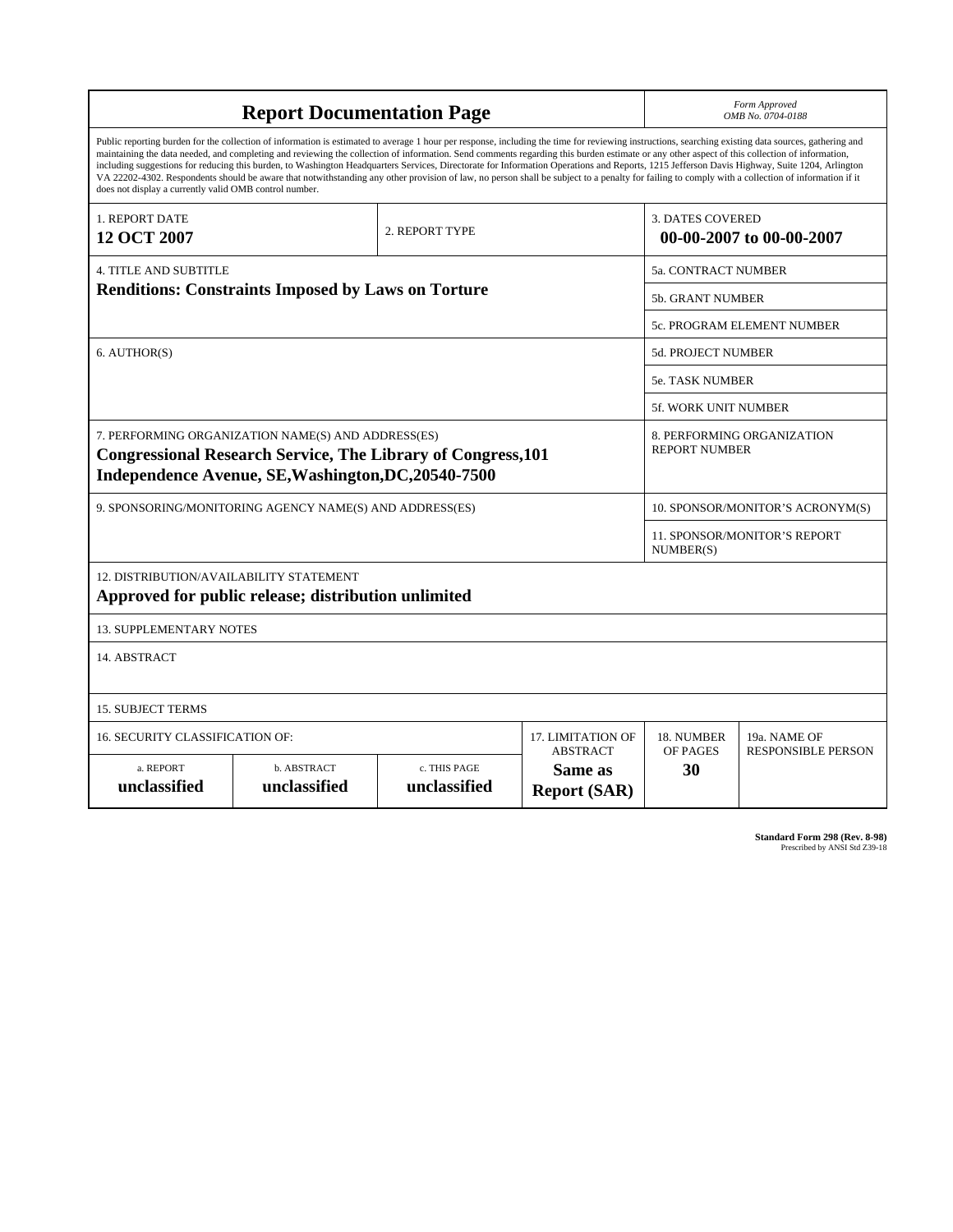## Renditions: Constraints Imposed by Laws on Torture

#### **Summary**

Persons suspected of criminal or terrorist activity may be transferred from one State (i.e., country) to another for arrest, detention, and/or interrogation. Commonly, this is done through extradition, by which one State surrenders a person within its jurisdiction to a requesting State via a formal legal process, typically established by treaty. Far less often, such transfers are effectuated through a process known as "extraordinary rendition" or "irregular rendition." These terms have often been used to refer to the *extrajudicial* transfer of a person from one State to another. In this report, "rendition" refers to extraordinary or irregular renditions unless otherwise specified.

Although the particularities regarding the usage of extraordinary renditions and the legal authority behind such renditions are not publicly available, various U.S. officials have acknowledged the practice's existence. Recently, there has been some controversy as to the usage of renditions by the United States, particularly with regard to the alleged transfer of suspected terrorists to countries known to employ harsh interrogation techniques that may rise to the level of torture, purportedly with the knowledge or acquiescence of the United States.

This report discusses relevant international and domestic law restricting the transfer of persons to foreign states for the purpose of torture. The U.N. Convention against Torture and Other Cruel, Inhuman, or Degrading Treatment or Punishment (CAT), and its domestic implementing legislation (the Foreign Affairs Reform and Restructuring Act of 1998) impose the primary legal restrictions on the transfer of persons to countries where they would face torture. Both CAT and U.S. implementing legislation generally prohibit the rendition of persons to countries in most cases where they would more likely than not be tortured, though there are arguably limited exceptions to this prohibition. The State Department has taken the position that CAT's provisions concerning the transfer of persons do not apply extraterritorially, though as a matter of policy the United States does not transfer persons in its custody to countries where they would face torture (U.S. regulations and statutes implementing CAT, however, arguably limit the extraterritorial transfer of individuals nonetheless). Under U.S. regulations implementing CAT, a person may be transferred to a country that provides credible assurances that the rendered person will not be tortured. Neither CAT nor implementing legislation prohibits the rendition of persons to countries where they would be subject to harsh interrogation techniques not rising to the level of torture. Besides CAT, additional obligations may be imposed upon U.S. rendition practice via the Geneva Conventions, the War Crimes Act (as amended by the Military Commissions Act (P.L. 109-366)), the International Covenant on Civil and Political Rights (ICCPR), and the Universal Declaration on Human Rights.

This report also discusses legislation introduced in the  $110<sup>th</sup>$  Congress to limit or bar U.S. participation in renditions, including S. 1876, the National Security with Justice Act of 2007, and H.R. 1352, the Torture Outsourcing Prevention Act.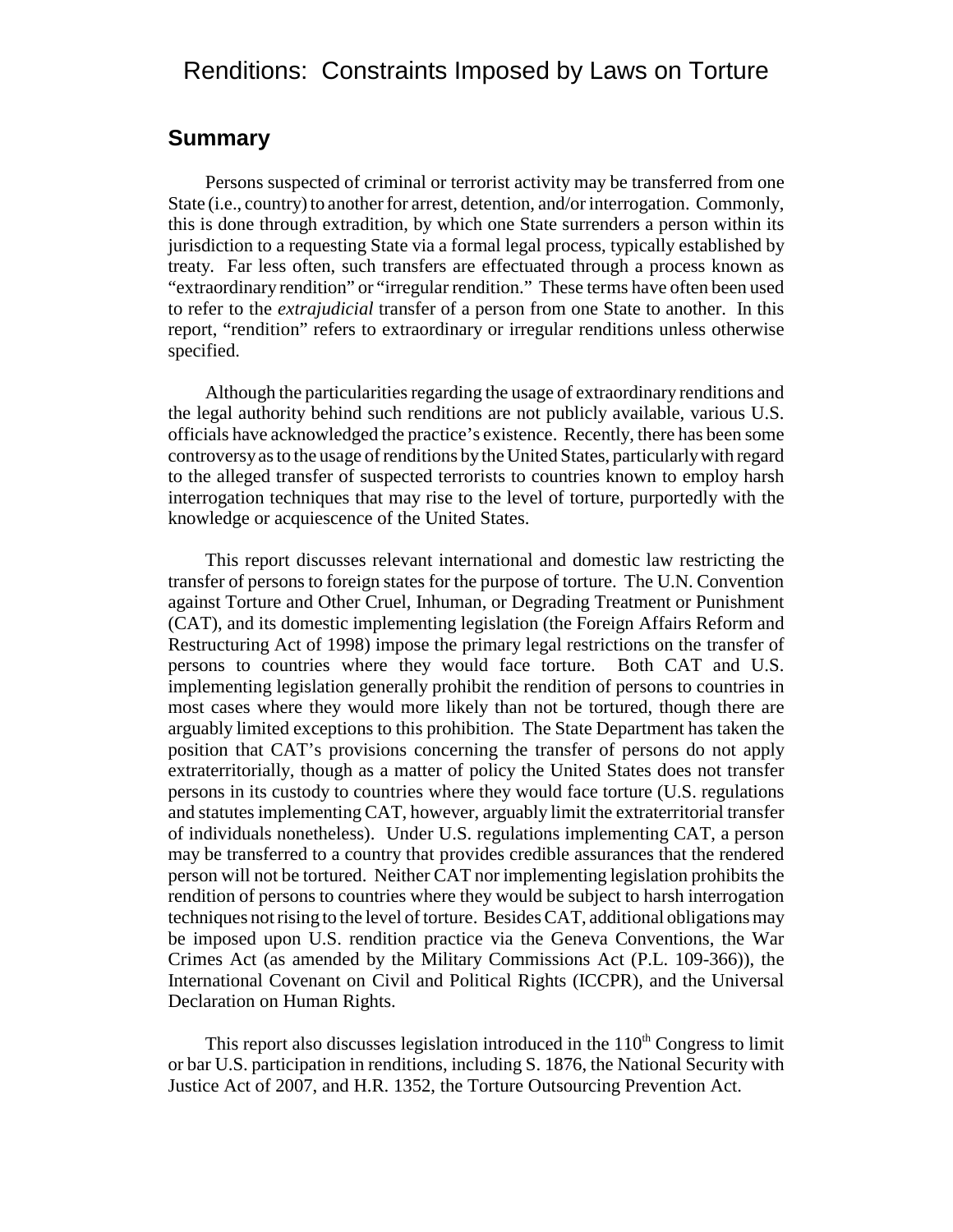## **Contents**

| Limitations Imposed on Renditions by the Convention Against Torture |  |
|---------------------------------------------------------------------|--|
|                                                                     |  |
| CAT Limitation on the Transfer of Persons to Foreign States for the |  |
|                                                                     |  |
|                                                                     |  |
| The Role of Diplomatic Assurances in Removal Decisions 11           |  |
|                                                                     |  |
|                                                                     |  |
| Application of CAT and Implementing Legislation to the Practice of  |  |
|                                                                     |  |
|                                                                     |  |
|                                                                     |  |
|                                                                     |  |
|                                                                     |  |
|                                                                     |  |
|                                                                     |  |
|                                                                     |  |
|                                                                     |  |
|                                                                     |  |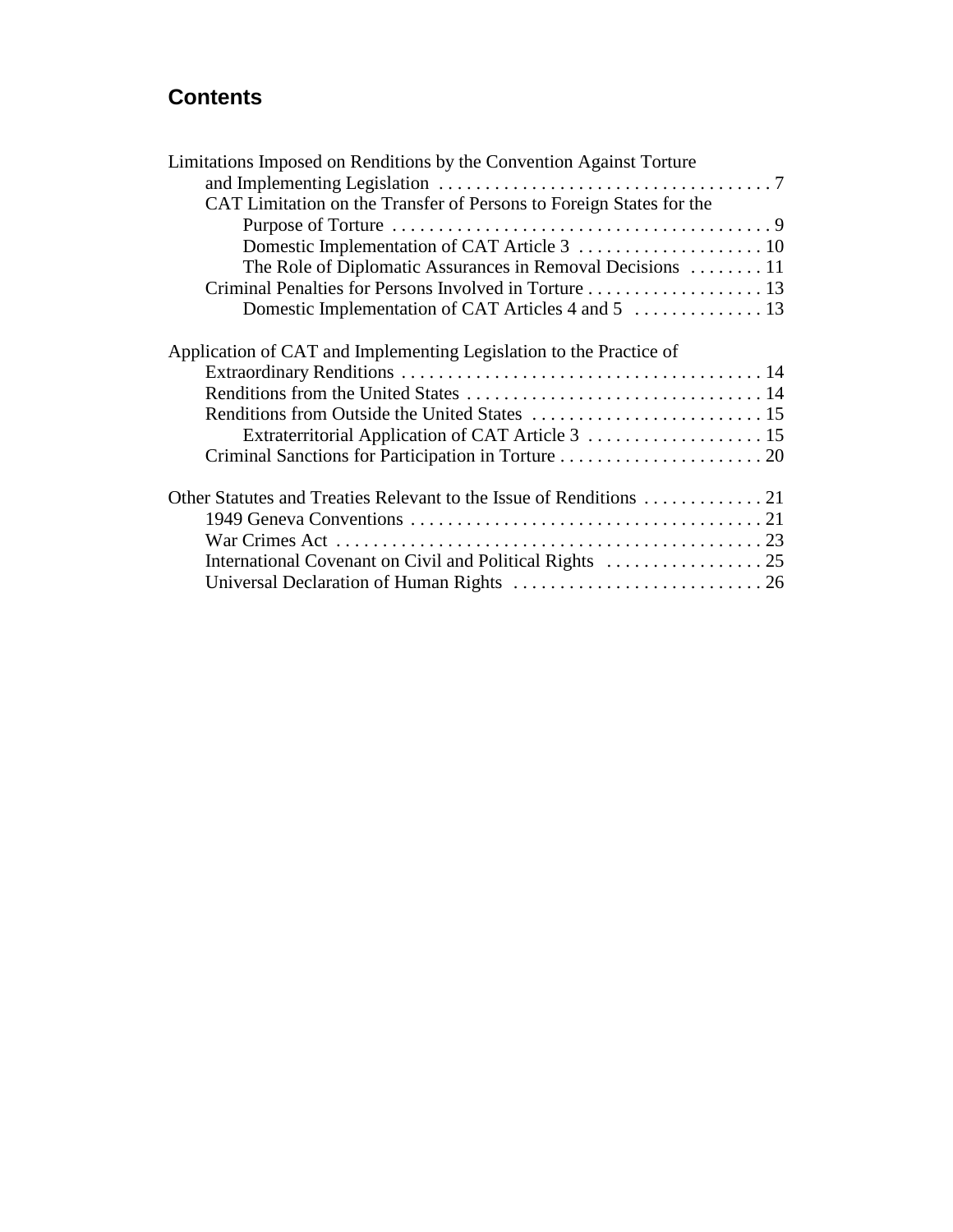# Renditions: Constraints Imposed by Laws on Torture

Persons suspected of terrorist or criminal activity may be transferred from one State (i.e., country) to another to answer charges against them.<sup>1</sup> The surrender of a fugitive from one State to another is generally referred to as *rendition*. 2 A distinct form of rendition is *extradition*, by which one State surrenders a person within its territorial jurisdiction to a requesting State via a formal legal process, typically established by treaty between the countries.<sup>3</sup> However, renditions may be effectuated in the absence of extradition treaties, as well.<sup>4</sup> The terms "irregular rendition" and "extraordinary rendition" have been used to refer to the *extrajudicial* transfer of a person from one State to another, generally for the purpose of arrest, detention, and/or interrogation by the receiving State (for purposes of this report, the term "rendition" will be used to describe irregular renditions, and not extraditions, unless otherwise specified). Unlike in extradition cases, persons subject to this type of rendition typically have no access to the judicial system of the sending State by which

 $2$  BLACK'S LAW DICTIONARY 1298-99 (7th ed. 1999).

<sup>&</sup>lt;sup>1</sup> The surrender of persons to a requesting State to answer criminal charges was originally guided by principles of comity and reciprocity. Beginning in the late eighteenth century, the surrender of persons to a requesting State to answer charges increasingly became governed by formal extradition treaties between States (though the practice of extradition can be traced back to antiquity). For background, see CRS Report 98-958, *Extradition to and from the United States: Overview of the Law and Recent Treaties*, by Charles Doyle [hereinafter "CRS Report 98-258"]. In contrast to earlier practices, extradition treaties established formal procedures governing the surrender of persons from one treaty party to another, facilitating treaty parties' shared interest in punishing certain crimes while providing persons with a legal means to challenge their proposed transfer to a requesting State. By the  $20<sup>th</sup>$  century, extradition treaties became the predominant means of permitting the transfer of persons from one State to another to answer charges against them. For background, see id. at 1-3; M. BASSIOUNI, INTERNATIONAL EXTRADITION: UNITED STATES LAW AND PRACTICE (4th ed. 2002).

 $3$  U.S. extradition procedures for transferring a person to another State are governed by the relevant treaty with that State, as supplemented by 18 U.S.C. §§ 3181-3196. U.S. law generally prohibits the extradition of individuals from the United States in the absence of a treaty. 18 U.S.C. § 3181.

<sup>&</sup>lt;sup>4</sup> For example, via statutory authorization, the U.S. may in the exercise of comity surrender a person to a foreign country to face criminal charges for committing a crime of violence against a U.S. national, if the offense is non-political in nature and the person is not a U.S. citizen, national, or permanent resident. 18 U.S.C. § 3181(b). Courts have also recognized that an extradition may be effectuated pursuant to a statute rather than a treaty. See Ntakirutimana v. Reno, 184 F.3d 419 ( $5<sup>th</sup>$  Cir. 1999) (upholding surrender of Rwandan citizen to international tribunal, when surrender was authorized via executive agreement and implementing statute rather than treaty).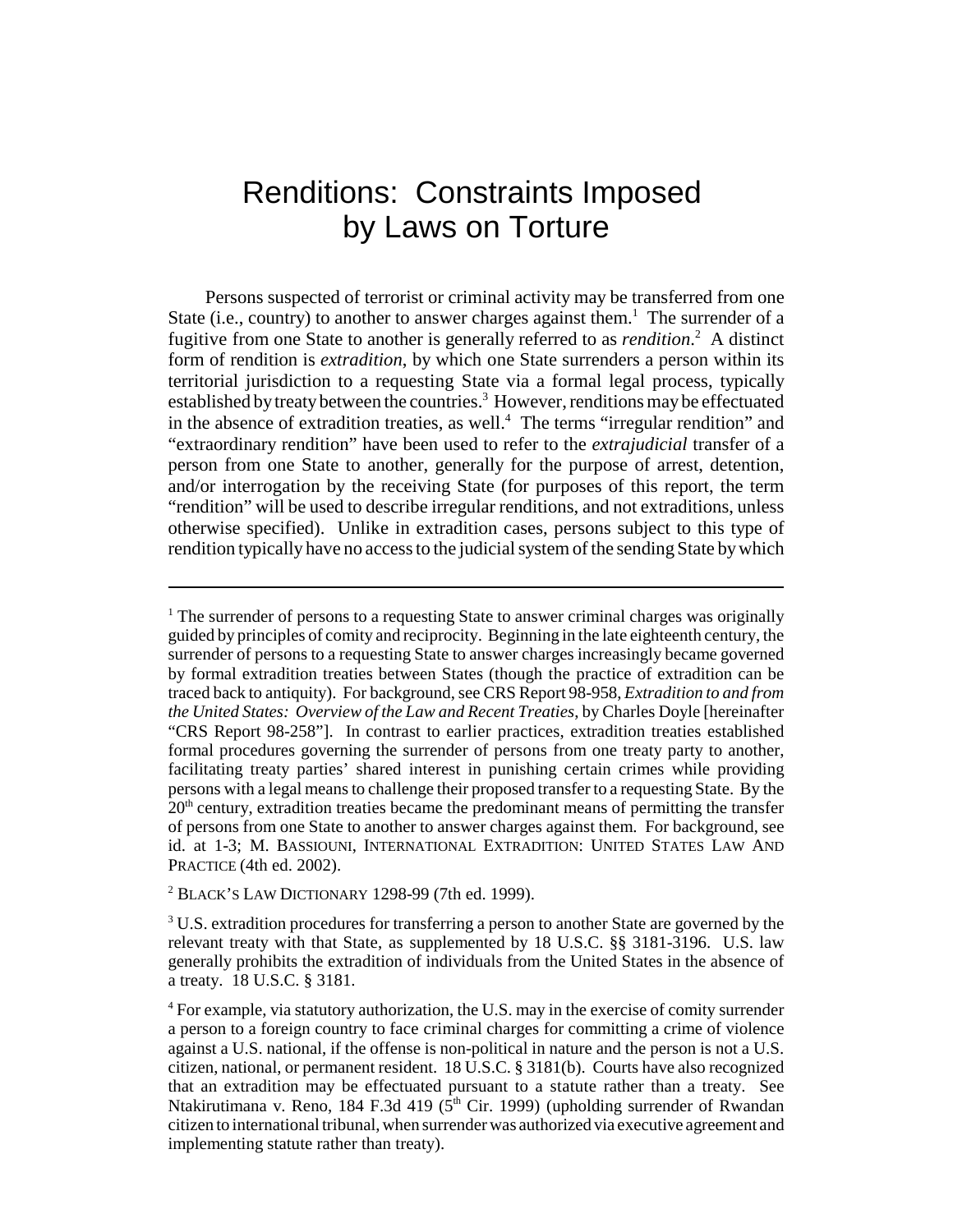they may challenge their transfer.<sup>5</sup> Sometimes persons are rendered from the territory of the rendering State itself, while other times they are seized by the rendering State in another country and immediately rendered, without ever setting foot in the territory of the rendering State.<sup>6</sup> Sometimes renditions occur with the formal consent of the State where the fugitive is located; other times, they do not.<sup>7</sup>

<sup>5</sup> Before the United States may extradite a person to another State, an extradition hearing must be held before an authorized judge or magistrate, during which the judge or magistrate must determine whether the person's extradition would comply with the terms of the extradition treaty between the United States and the requesting State (federal statute prohibits the extradition of an individual in the absence of a treaty). Even if the magistrate or authorized judge finds extradition to be appropriate, a fugitive can still institute habeas corpus proceedings to obtain release from custody and thereby prevent his extradition, or the Secretary of State may decide not to authorize the extradition. See CRS Report 98-958, supra note 1. These protections do not apply in situations where an alien is being removed from the United States for immigration purposes. Nevertheless, separate procedural and humanitarian relief protections do pertain.

6 In 2005, Khaled El-Masri, a German citizen of Lebanese descent, filed suit against a former CIA director and other persons for their involvement in his alleged rendition from Macedonia to a detention center in Afghanistan, where he was subjected to harsh interrogation for several months on account of suspected terrorist activities. El-Masri claimed that after the CIA discovered that its suspicions of El-Masri were mistaken, it thereafter released him in Albania. Don Van Natta Jr.& Souad Mekhennet, *"*German's Claim of Kidnapping Brings Investigation of U.S. Link,"*New York Times*, January 9, 2005, at 11. The federal district court dismissed El-Masri's claim without evaluating its merits, finding that the claim could not be fairly litigated without disclosure of sensitive information protected by the state secrets privilege. El-Masri v. Tenet, 437 F.Supp.2d 530 (E.D.Va. 2006). The district court's ruling was affirmed by the Fourth Circuit Court of Appeals in 2007, and the Supreme Court subsequently denied plaintiff's petition for writ of certiorari. El-Masri v. United States, 479 F.3d 296 (4<sup>th</sup> Cir. 2007), cert. denied, 75 U.S.L.W. 3663, 76 U.S.L.W. 3021 (U.S. Oct 09, 2007) (No. 06-1613).

<sup>7</sup> In 1980, the Department of Justice's Office of Legal Counsel issued an opinion that irregular renditions absent the consent of the State where the fugitives are seized would violate customary international law because they would be an invasion of sovereignty for one country to carry out law enforcement activities in another without that country's consent. *Extraterritorial Apprehension by the Federal Bureau of Investigation*, 4B. OP.OFF. LEGAL COUNSEL 543 (1980). Additionally, Article 2(4) of the U.N. Charter prohibits Member States from violating the sovereignty of another State. In 1989, the Office of Legal Counsel constrained the 1980 opinion, though not on the grounds that such renditions are consistent with customary international law. *Authority of the Federal Bureau of Investigation to Override International Law in Extraterritorial Law Activities*, 13 OP. OFF. LEGAL COUNSEL 163 (1989) (finding that extraterritorial law enforcement activities authorized by domestic law are not barred even if they contravene unexecuted treaties or treaty provisions, such as Article 2(4) of the United Nations Charter, as well as customary international law). Further, while upholding court jurisdiction over a Mexican national brought to the United States via rendition, despite opposition from the Mexican government, the Supreme Court nevertheless noted that such renditions were potentially "a violation of general international law principles." United States v. Alvarez-Machain, 505 U.S. 655, 669 (1992). In a related case twelve years later, however, the Court held that any such principle — at least as it related to the rights of the rendered individual — did not "rest on a norm of international character accepted by the civilized world and defined with a specificity (continued...)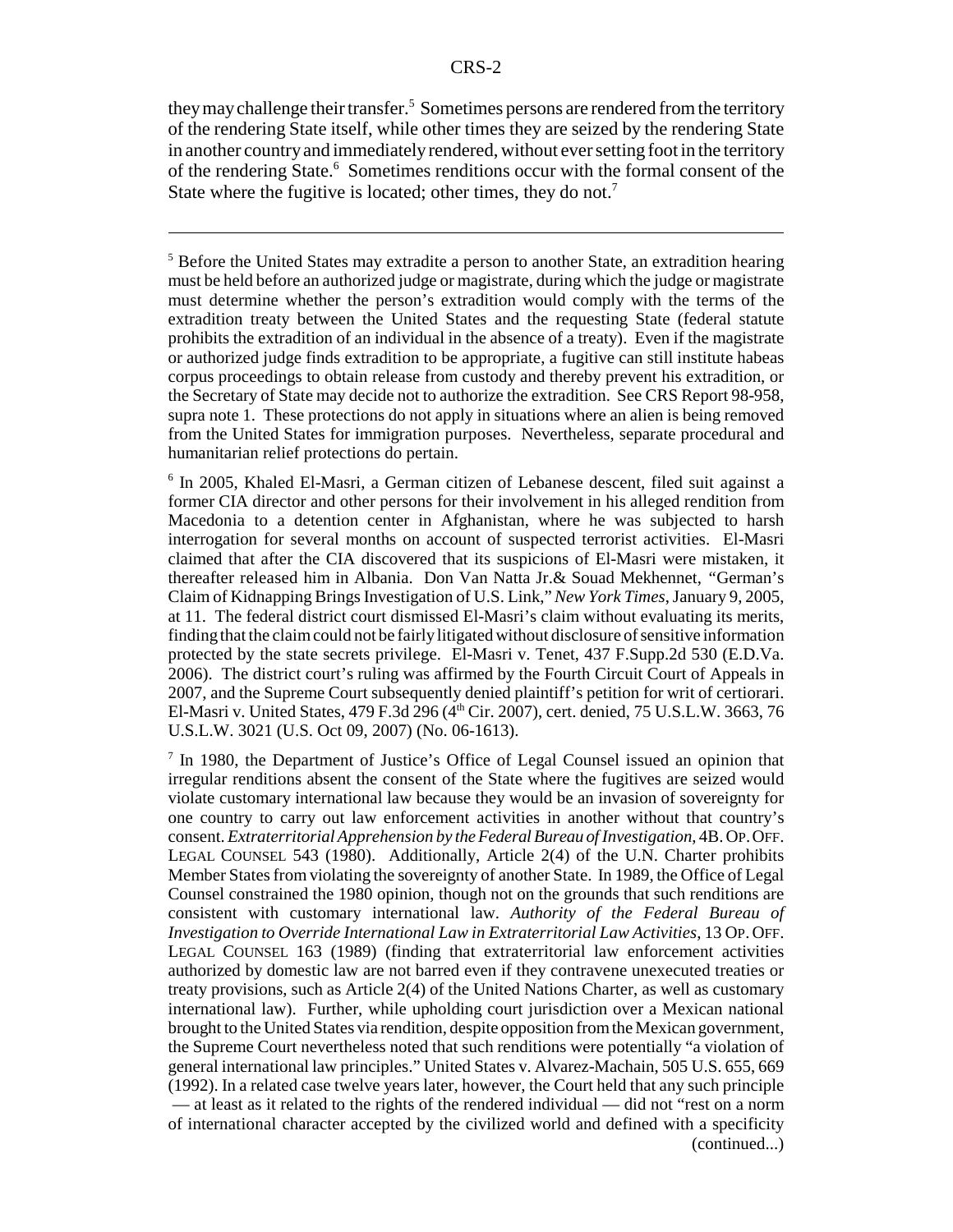Besides irregular rendition and extradition, aliens present or attempting to enter the United States may be removed to another State under U.S. immigration laws, if such aliens are either deportable or inadmissible and their removal complies with relevant statutory provisions.<sup>8</sup> Unlike in the case of rendition and extradition, the legal justification for removing an alien from the United States via deportation or denial of entry is not so that he can answer charges against him in the receiving State; rather, it is because the U.S. possesses the sovereign authority to determine which non-nationals may enter or remain within its borders, and the alien fails to fulfill the legal criteria allowing non-citizens to enter, remain in, or pass in transit through the United States. Although the deportation or exclusion of an alien under immigration laws may have the same practical effect as an irregular rendition (especially if the alien is subject to "expedited removal" under § 235 of the Immigration and Nationality Act, in which case judicial review of a removal order may be very limited), this practice is arguably distinct from the historical understanding of what constitutes a rendition.<sup>9</sup> Nonetheless, the term "extraordinary rendition" has occasionally been used by some commentators to describe the transfer of aliens suspected of terrorist activity to third countries for the purposes of detention and interrogation, even though the transfer was conducted pursuant to immigration procedures.10

8 See, e.g., 8 U.S.C. §§ 1182 (providing grounds for alien inadmissibility into the United States), 1227 (describing classes of deportable aliens), 1251 (providing guidelines for removal of deportable and inadmissible aliens).

 $7$  (...continued)

comparable to the features of the 18th century paradigms." Sosa v. Alvarez-Machain, 124 S.Ct. 2739, 2761-62 (2004). In June 2005, Italian authorities issued arrest warrants for thirteen persons who were allegedly American intelligence operatives who rendered an Islamic cleric from Italy to Egypt without the consent of the Italian government. Craig Whitlock and Dafna Linzer, "Italy Seeks Arrests of 13 in Alleged Rendition," *Washington Post*, June 25, 2005, p. A1. There have been some reports that Italian authorities were aware of and consented to the rendition. See Dana Priest, "Italy Knew about Plan to Grab Suspect," *Washington Post*, June 30, 2005, p. A1. However, Italian authorities have denied any such knowledge or consent. Craig Whitlock, "Italy Denies Complicity in Alleged CIA Action," *Washington Post*, July 1, 2005, p. A14. In late 2006, a committee established by the European Parliament (the parliamentary body of the European Union) to investigate European governments' participation in renditions by the CIA found evidence indicating the involvement of European State agents or officials in a number of investigated renditions. Temporary Committee on the Alleged Use of European Countries by the CIA for the Transport and Illegal Detention of Prisoners, Eur. Parl., Working Doc. 7, November 16, 2006, available at [http://www.europarl.europa.eu/comparl/tempcom/tdip/working\_docs/ pe380593\_en.pdf] at 2. The final report by the committee was issued in January 2007. Temporary Committee on the Alleged Use of European Countries by the CIA for the Transport and Illegal Detention of Prisoners, Eur. Parl., Final Report, January 30, 2007, available at [http://www.europarl.europa.eu/comparl/tempcom/tdip/final\_report\_en.pdf]. For additional background, see CRS Report RL33643, *Undisclosed U.S. Detention Sites Overseas: Background and Legal Issues*, by Jennifer K. Elsea and Julie Kim.

<sup>&</sup>lt;sup>9</sup> See BASSIOUNI, supra note 1, at 183-248 (discussing deportation and exclusion as an alternative to extradition).

<sup>&</sup>lt;sup>10</sup> Perhaps the most notable case of alleged rendition involved Maher Arar, a dual citizen of (continued...)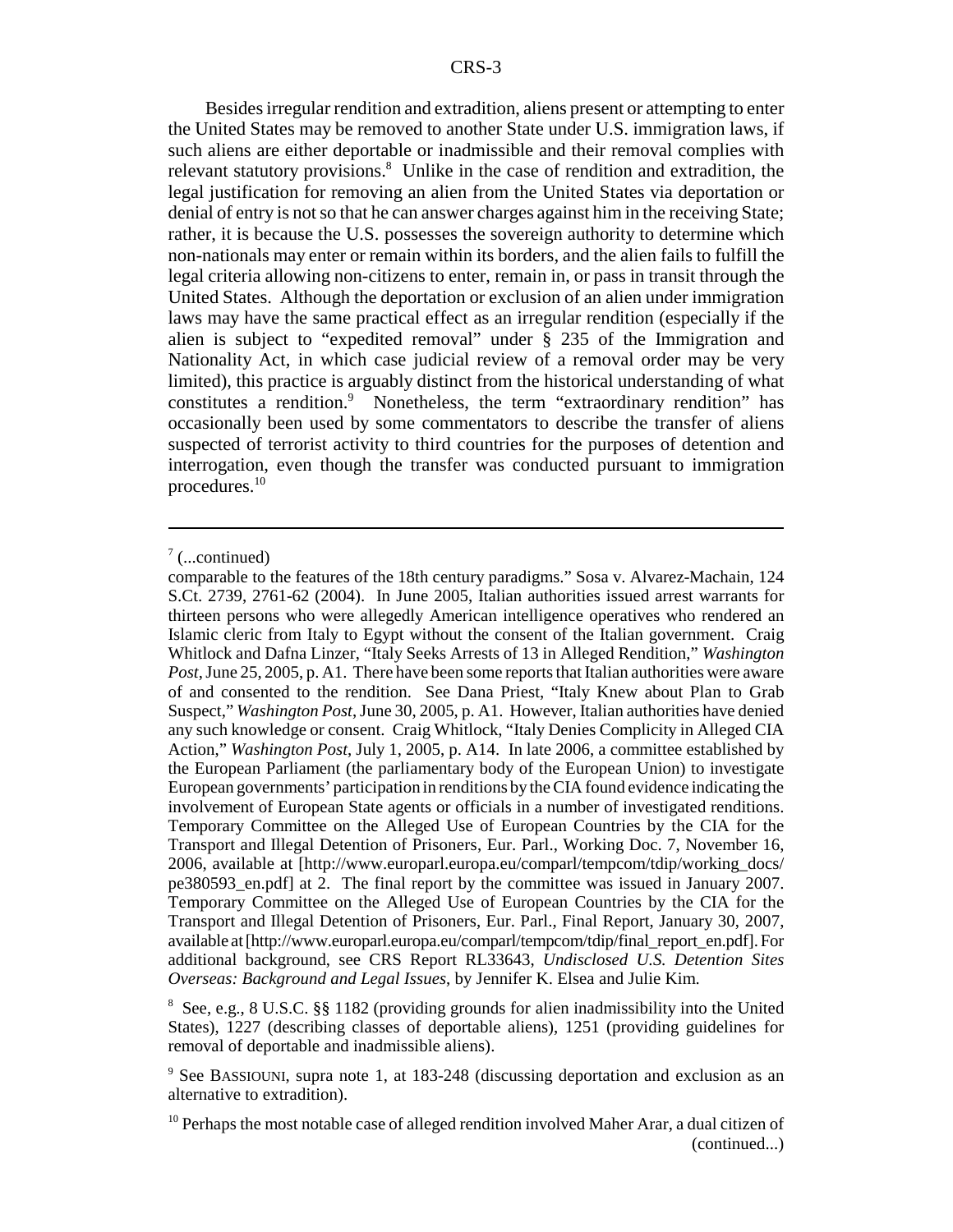Over the years, a number of persons have reportedly been rendered into the United States by U.S. authorities, often with the cooperation of the States where such persons were seized, to answer criminal charges, including charges related to terrorist activity.11 There have been no widely-reported cases of persons being rendered *from the interior* of the United States, though there have been cases where non-U.S. citizens were allegedly "rendered" at U.S. ports of entry but had yet to legally enter/be admitted into the United States (though such "renditions" appear to have been conducted pursuant to immigration removal procedures).<sup>12</sup> Noncitizens arriving at ports of entry have no recognized constitutional rights with regard to their admission into or removal from the United States. More generally, noncitizens are only considered to receive those constitutional protections after they have effected entry into the United States.<sup>13</sup> On the other hand, the Supreme Court has found that

11 See generally State Department, Office of the Coordinator of Counterterrorism, *Patterns of Global Terrorism, Appendix D: Extraditions and Renditions of Terrorists to the United States*, 1993-2001 (May 21, 2002), available at [http://www.state.gov/s/ct/rls/pgtrpt/ 2001/html/10256.htm]. See also State Department, Bureau for International Narcotics and Law Enforcement Affairs International Narcotics Control Strategy Report, 2005: Southeast Asia (March 2005), available at [http://www.state.gov/g/inl/rls/nrcrpt/2005/vol1/ html/42367.htm] (mentioning Vietnam and Cambodia as countries that have permitted the rendition of persons to the United States to answer drug charges).

 $12$  See supra note 10.

 $13$  See, e.g., Verdugo-Urquidez v. United States, 494 U.S. 259, 270-71 (1990) ("aliens receive constitutional protections when they have come within the territory of the United States and developed substantial connections with the country"). But see Rasul v. Bush, 124 S.Ct. 2686, n.15 (2004) (noting in dicta that petitioners' allegations that they had been held in Executive detention for more than two years "in territory subject to the long-term, exclusive jurisdiction and control of the United States, without access to counsel and (continued...)

 $10$  (...continued)

Canada and Syria. Mr. Arar filed suit in January 2004 against certain U.S. officials that he claims were responsible for rendering him to Syria, where he was allegedly tortured and interrogated for suspected terrorist activities with the acquiescence of the United States. Arar was allegedly first detained by U.S. officials while waiting in New York's John F. Kennedy International Airport for a connecting flight to Canada after previously flying from Tunisia. According to U.S. officials, Mr. Arar's removal to Syria was done pursuant to § 235(c) of the Immigration and Nationality Act, which authorizes the "expedited removal" of arriving aliens suspected of terrorist activity. U.S. Department of State, U.S. Views Concerning Syrian Release of Mr. Maher Arar, October 6, 2003, available at [http://www.state.gov/r/pa/prs/ps/2003/24965.htm]; see also 8 U.S.C. § 1225(c). On February 16, 2006, the U.S. District Court for the Eastern District of New York dismissed Arar's civil case on a number of grounds, including that certain claims raised against U.S. officials implicated national security and foreign policy considerations, and assessing the propriety of those considerations was most appropriately reserved to Congress and the executive branch. Arar v. Ashcroft, 414 F.Supp.2d 250 (E.D.N.Y. 2006). A notice of appeal was subsequently filed in the Second Circuit. The Canadian government established a commission to investigate Canada's involvement in Arar's arrest and transfer to Syria. The final report of the Arar Commission, released in September 2006, concluded that Arar had not been a security threat to Canada, but Canadian officials provided U.S. authorities with inaccurate information regarding Arar that may have led to his transfer to Syria. Arar Commission, Factual Inquiry, at [http://www.ararcommission.ca/eng/26.htm].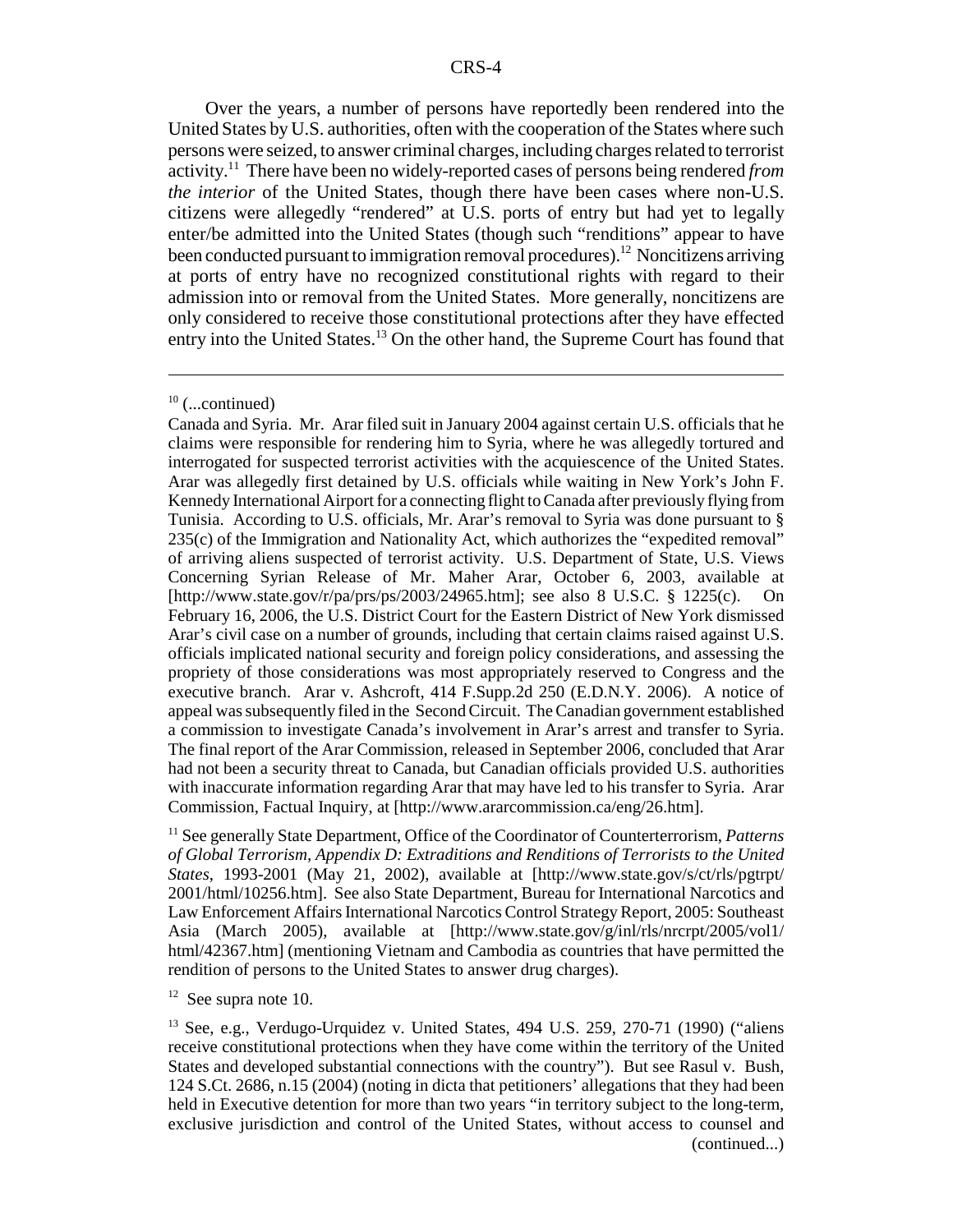the Constitution protects U.S. citizens abroad from actions taken against them by the United States.<sup>14</sup>

Besides receiving persons through rendition, the United States has also rendered persons to other countries over the years, via the Central Intelligence Agency (CIA) and various law enforcement agencies.<sup>15</sup> Reportedly, the rendition of terrorist suspects to other countries was authorized by President Ronald Reagan in 1986 and has been part of U.S. counterterrorism efforts at least since the late  $1990s<sup>16</sup>$  In testimony before the House Foreign Affairs Committee in April 2007, former CIA official Michael F. Scheuer claimed authorship of the CIA's rendition program and stated that it originally began in mid-1995. The initial goals of the rendition program, according to Scheuer, were to ensure the detention of Al Qaeda members posing a threat to U.S. security and to seize any documents in their possession.<sup>17</sup> However,

[a]fter 9/11, and under President Bush, rendered al-Qaeda operatives have most often been kept in U.S. custody. The goals of the program remained the same, although ... Mr. Bush's national security team wanted to use U.S. officers to interrogate captured al-Qaeda fighters.<sup>18</sup>

 $13$  (...continued)

without being charged with any wrongdoing — unquestionably describe 'custody in violation of the Constitution or laws or treaties of the United States'") (citing federal habeas statute 28 U.S.C. § 2241(c)(3), under which petitioners challenged their detention). Whether the *Rasul* ruling meant only that federal habeas jurisdiction extended to Guantanamo or more broadly found that non-citizens detained at Guantanamo possessed constitutional rights has been subject to conflicting rulings by courts. In June 2007, the Supreme Court granted certiorari to hear the consolidated cases of *Boumediene v. Bush* and *Al Odah v. United States*, which concern the availability of habeas and constitutional protections to persons detained in Guantanamo. See Boumediene v. Bush, 476 F.3d 981 (D.C. Cir. 2007), cert. granted by 127 S.Ct. 3078 (2007); Al Odah v. United States, 476 F. 3d 981 (D.C. Cir. 2007), cert. granted by 127 S.Ct. 3067 (2007). For further discussion, see CRS Report RL33180, *Enemy Combatant Detainees: Habeas Corpus Challenges in Federal Court*, by Jennifer K. Elsea and Kenneth R. Thomas.

<sup>&</sup>lt;sup>14</sup> See, e.g., Reid v. Covert, 354 U.S. 1, 6 (1957) ("When the Government reaches out to punish a citizen who is abroad, the shield which the Bill of Rights and other parts of the Constitution provide to protect his life and liberty should not be stripped away just because he happens to be in another land.").

<sup>&</sup>lt;sup>15</sup> For a historical discussion of U.S. policy and practice regarding rendition, see William G. Weaver & Robert M. Pallitto, "The Law: 'Extraordinary Rendition' and Presidential Fiat, *36* PRESIDENTIAL STUD. Q. 102 (2006).

<sup>16</sup> See Dana Priest, "CIA's Assurances On Transferred Suspects Doubted," *Washington Post*, March 17, 2005, p. A1.

<sup>&</sup>lt;sup>17</sup> Statement of Michael F. Scheuer, Former Chief, Bin Laden Unit, Central Intelligence Agency, House For. Affairs Comm. (April 17, 2007), Hearing, *Extraordinary Rendition in U.S. Counterterrorism Policy: The Impact on Transatlantic Relations*, available at [http://foreignaffairs.house.gov/110/sch041707.htm].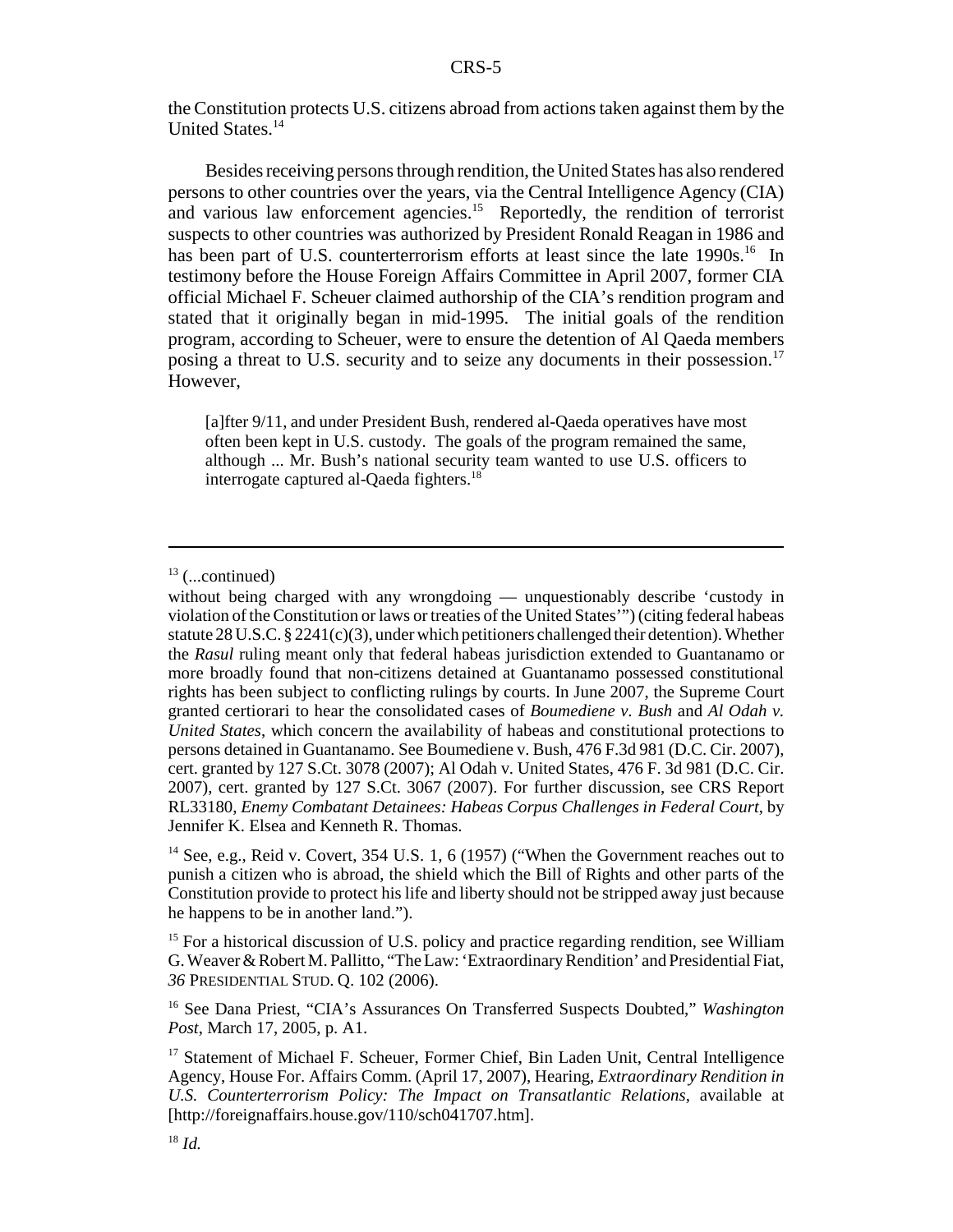In a 2002 written statement to the Joint Committee Inquiry into Terrorist Attacks Against the United States, then-CIA Director George Tenet reported that even prior to the 9/11 terrorist attacks, the "CIA (in many cases with the FBI) had rendered 70 terrorists to justice around the world."19 The *New York Times* has reported that following the 9/11 attacks, President Bush issued a still-classified directive that broadened the CIA's authority to render terrorist suspects to other States, though this allegation has not been publicly confirmed or denied by the White House.<sup>20</sup> Although there are some reported estimates that the United States has rendered more than 100 individuals following  $9/11$ ,<sup>21</sup> the actual number is not a matter of the public record.

Recent controversy has arisen over the United States allegedly rendering suspected terrorists to States known to practice torture for the purpose of arrest, detention, and/or harsh interrogation.<sup>22</sup> Critics charge that the United States is rendering persons to such States so that they will be subjected to harsh interrogation techniques prohibited in the United States, including torture. While the Bush Administration has not disputed charges that persons have been rendered to foreign States believed to practice torture, officials have denied rendering persons to States for the purpose of torture.<sup>23</sup> Answering a question regarding renditions in a March 16, 2005 press conference, President Bush stated that prior to transferring persons to other States, the United States receives "promise that they won't be tortured...This country does not believe in torture."<sup>24</sup> In testimony before the Senate Armed Services Committee in 2005, acting CIA Director Porter Goss stated that in his belief, "we have more safeguards and more oversight in place [over renditions] than we did before" 9/11.<sup>25</sup> Secretary of State Condoleezza Rice stated that "the United" States has not transported anyone, and will not transport anyone, to a country when

22 See generally Jane Mayer, "Outsourcing Torture," *New Yorker*, February 14, 2005, p. 106.

<sup>&</sup>lt;sup>19</sup> Statement of Director of Central Intelligence George Tenet, Joint Committee Inquiry into Terrorist Attacks Against the United States (October 17, 2002), available online at [http://www.cia.gov/cia/public\_affairs/speeches/2002/dci\_testimony\_10172002.html].

<sup>&</sup>lt;sup>20</sup> Douglas Jehl and David Johnston, "Rule Change Lets CIA Freely Send Suspects Abroad to Jails," *N.Y. Times*, March 6, 2005.

 $21$  See Priest, supra note 16.

<sup>23</sup> See, e.g., R. Jeffrey Smith, "Gonzales Defends Transfer of Detainees," *Washington Post*, March 8, 2005, p. A3 (quoting Attorney General Gonzales as stating that it is not U.S. policy to send persons "to countries where we believe or we know that they're going to be tortured").

<sup>&</sup>lt;sup>24</sup> White House, Office of the Press Secretary, President's Press Conference, March 16, 2005, available at [http://www.whitehouse.gov/news/releases/2005/03/20050316-3.html]. This position was reiterated by President Bush in another press conference the following month. White House, Office of the Press Secretary, President's Press Conference, April 28, 2005, available at [http://www.whitehouse.gov/news/releases/2005/04/20050428-9.html] (remarking that the United States "operate[s] within the law and we send people to countries where they say they're not going to torture the people").

<sup>25 &</sup>quot;McCain, Dems Press Goss On Torture Allegations," *Congressional Daily*, March 18, 2005.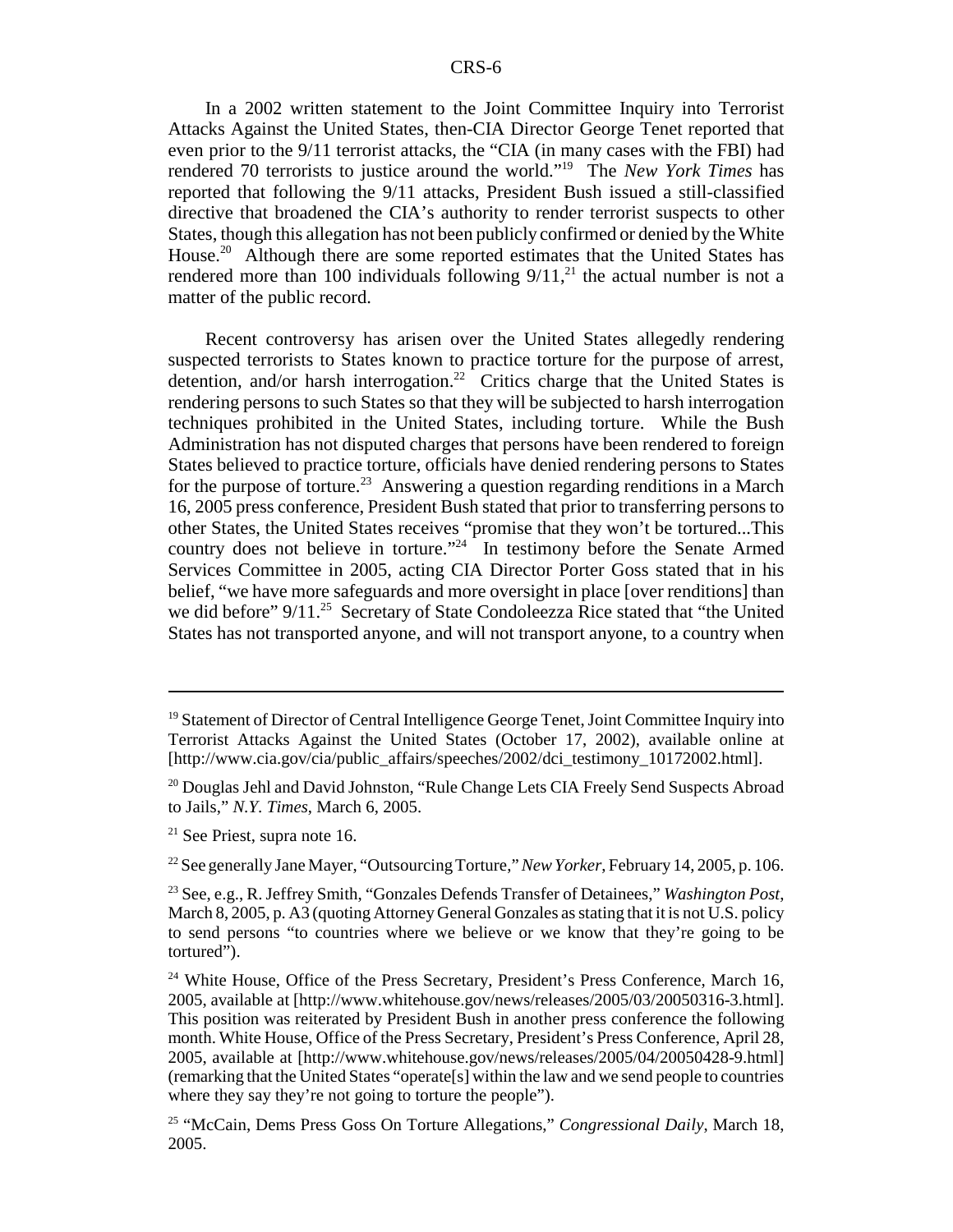we believe he will be tortured. Where appropriate, the United States seeks assurances that transferred persons will not be tortured."26

Little publicly available information from government sources exists regarding the nature and frequency of U.S. renditions to countries believed to practice torture, or the nature of any assurances obtained from them before rendering persons to them. To what extent U.S. agencies have legal authority to engage in renditions remains unclear. The only provision within the United States Code appearing to expressly permit an agency's participation in a rendition is 10 U.S.C.  $\S$  374(b)(1)(D), as amended in 1998, which permits the Department of Defense (DOD), upon request from the head of a federal law enforcement agency, to make DOD personnel available to operate equipment with respect to "a rendition of a suspected terrorist from a foreign country to the United States to stand trial."27 On the other hand, given that the United States apparently participates in renditions, there would appear to be legal limits on the practice, especially with regard to torture. This report describes the most relevant legal guidelines limiting the transfer of persons to foreign States where they may face torture, as well as recent legislation seeking to limit the rendition of persons to countries believed to practice torture.

## **Limitations Imposed on Renditions by the Convention Against Torture and Implementing Legislation**

The U.N. Convention against Torture and Other Cruel, Inhuman, or Degrading Treatment or Punishment (CAT)<sup>28</sup> and U.S. domestic implementing legislation impose the primary legal restrictions on the transfer of persons to countries where they would face torture. CAT requires signatory parties to take measures to end torture within territories under their jurisdiction, and it prohibits the transfer of persons to countries where there is a substantial likelihood that they will be tortured.29 Torture is a distinct form of persecution, and is defined for purposes of CAT as "*severe* pain or suffering ... intentionally inflicted on a person" under the

<sup>&</sup>lt;sup>26</sup> Remarks of Secretary of State Condoleezza Rice Upon Her Departure for Europe, December 5, 2005, online at [http://usinfo.state.gov/is/Archive/2005/Dec/05-978451.html] [hereinafter "Rice Statement"].

<sup>&</sup>lt;sup>27</sup> 10 U.S.C. § 374(b)(1)(D), added by Omnibus Consolidated and Emergency Supplemental Appropriations Act, 1999, P.L. 105-277, Div. B, Title II, § 201(2) (1998). Though U.S. law expressly permits the surrender of certain fugitives to face criminal charges in the requesting State in the absence of an extradition treaty , such persons (at least if found in the United States) are provided with certain procedural protections under statute and the Constitution. *See* 18 U.S.C. §§ 3181-3196; In re Kaine, 55 U.S. 103, 113 (1852) ("an extradition without an unbiased hearing before an independent judiciary [is] highly dangerous to liberty, and ought never to be allowed in this country").

<sup>&</sup>lt;sup>28</sup> Convention Against Torture and Other Cruel, Inhuman or Degrading Treatment or Punishment (CAT), G.A. Res. 39/46, Annex, 39 U.N. GAOR Supp. No. 51, U.N. Doc. A/39/51 (1984).

 $29$  Id., art. 2(1).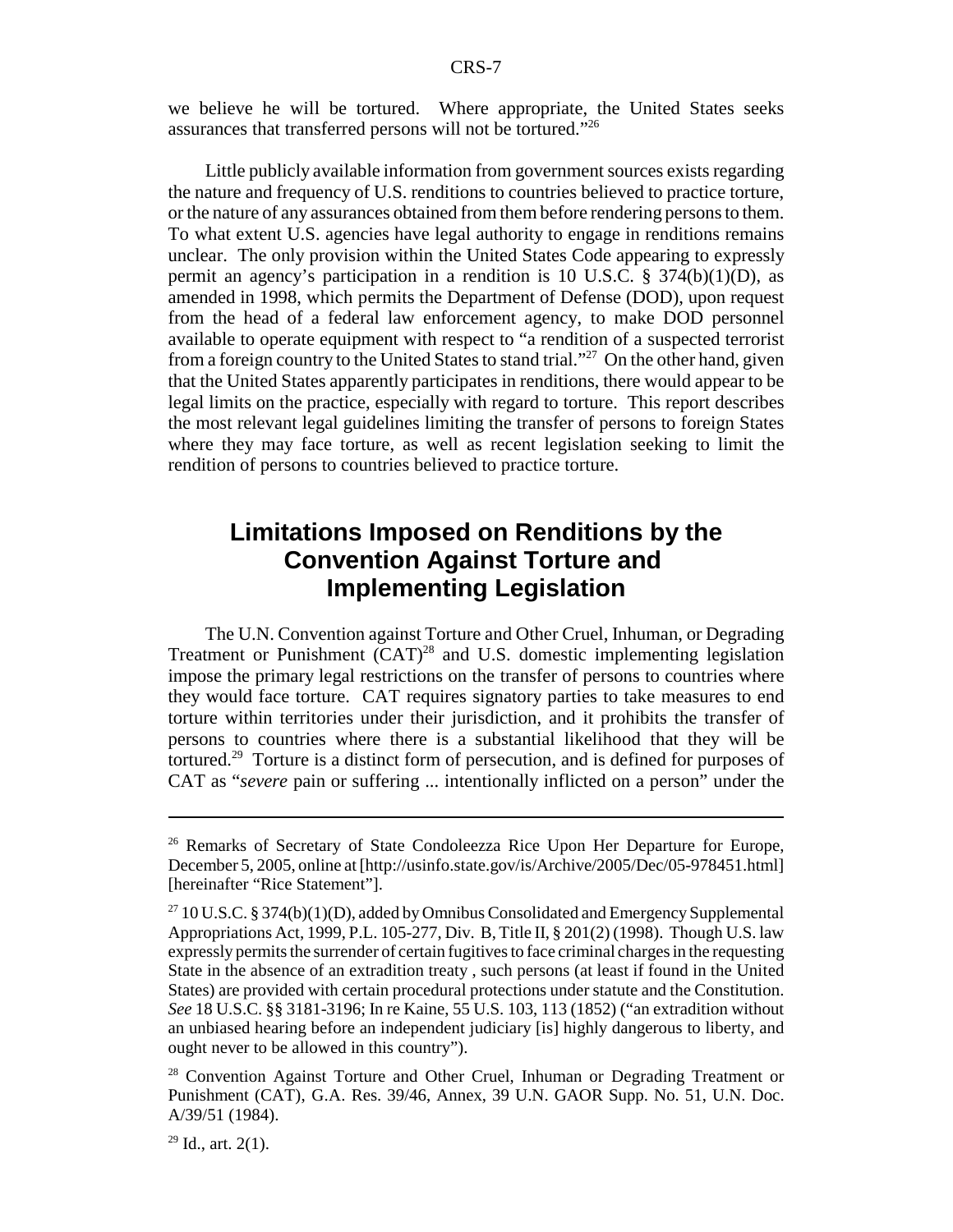color of law.<sup>30</sup> Accordingly, many forms of persecution — including certain harsh interrogation techniques that would be considered cruel and unusual under the U.S. Constitution — do not necessarily constitute torture, which is an extreme and particular form of mistreatment.<sup>31</sup>

CAT also obligates parties to take measures to prevent "other acts of cruel, inhuman or degrading treatment or punishment which do not amount to torture," but this obligation only extends to acts occurring within a State Party's territorial jurisdiction.32 CAT also established the Committee against Torture, a monitoring body which has declaratory but non-binding authority concerning interpretation of the Convention.33 State parties are required to submit periodic reports to the Committee concerning their compliance with CAT.<sup>34</sup>

The United States ratified CAT in 1994, subject to certain declarations, reservations, and understandings, including that the Convention was not self-executing and therefore required domestic implementing legislation to take effect.<sup>35</sup>

The express language of CAT Article 2 allows for no circumstances or emergencies where torture could be permitted by Convention parties.<sup>36</sup> On the other

 $32$  CAT art. 16(1).

33 See id., arts. 17-24.

 $34$  Id., art. 19(1).

<sup>35</sup> It could be argued that despite its declaration that CAT was not self-executing and required implementing legislation to take effect, such legislation was actually unnecessary in the case of certain CAT provisions, including those related to the removal of persons to countries where they would likely face torture. However, U.S. courts hearing cases concerning the removal of aliens have regularly interpreted CAT provisions prohibiting alien removal to countries where an alien would likely face torture to be non-self executing and judicially unenforceable, except to the extent permitted under domestic implementing legislation. See, e.g., Castellano-Chacon v. INS, 341 F.3d 533 ( $6<sup>th</sup>$  Cir. 2003) (applicant for withholding of removal could not invoke CAT directly, but could rely upon implementing regulations); Akhtar v. Reno, 123 F.Supp.2d 191 (S.D.N.Y. 2000) (rejecting challenge made by criminal alien to removal pursuant to CAT, and stating that "[g]iven the apparent intent of the United States that the Convention not be self-executing, this Court joins the numerous other courts that have concluded that the Convention is not self-executing").

<sup>36</sup> CAT Article 2(2) declares that "[n]o exceptional circumstances whatsoever, whether a state of war or a threat of war, internal political instability or any other public emergency, may be invoked as a justification of torture." According to the State Department's analysis of CAT, which was included in President Reagan's transmittal of the Convention to the Senate for its advice and consent, this explicit prohibition of all torture, regardless of the circumstances, was viewed by the drafters of CAT as "necessary if the Convention is to have significant effect, as public emergencies are commonly invoked as a source of extraordinary (continued...)

<sup>30</sup> Id., art. 1 (emphasis added).

 $31$  For further background on the applicability of CAT to interrogation techniques, see CRS Report RL32438, *U.N. Convention Against Torture (CAT): Overview and Application to Interrogation Techniques*, by Michael John Garcia.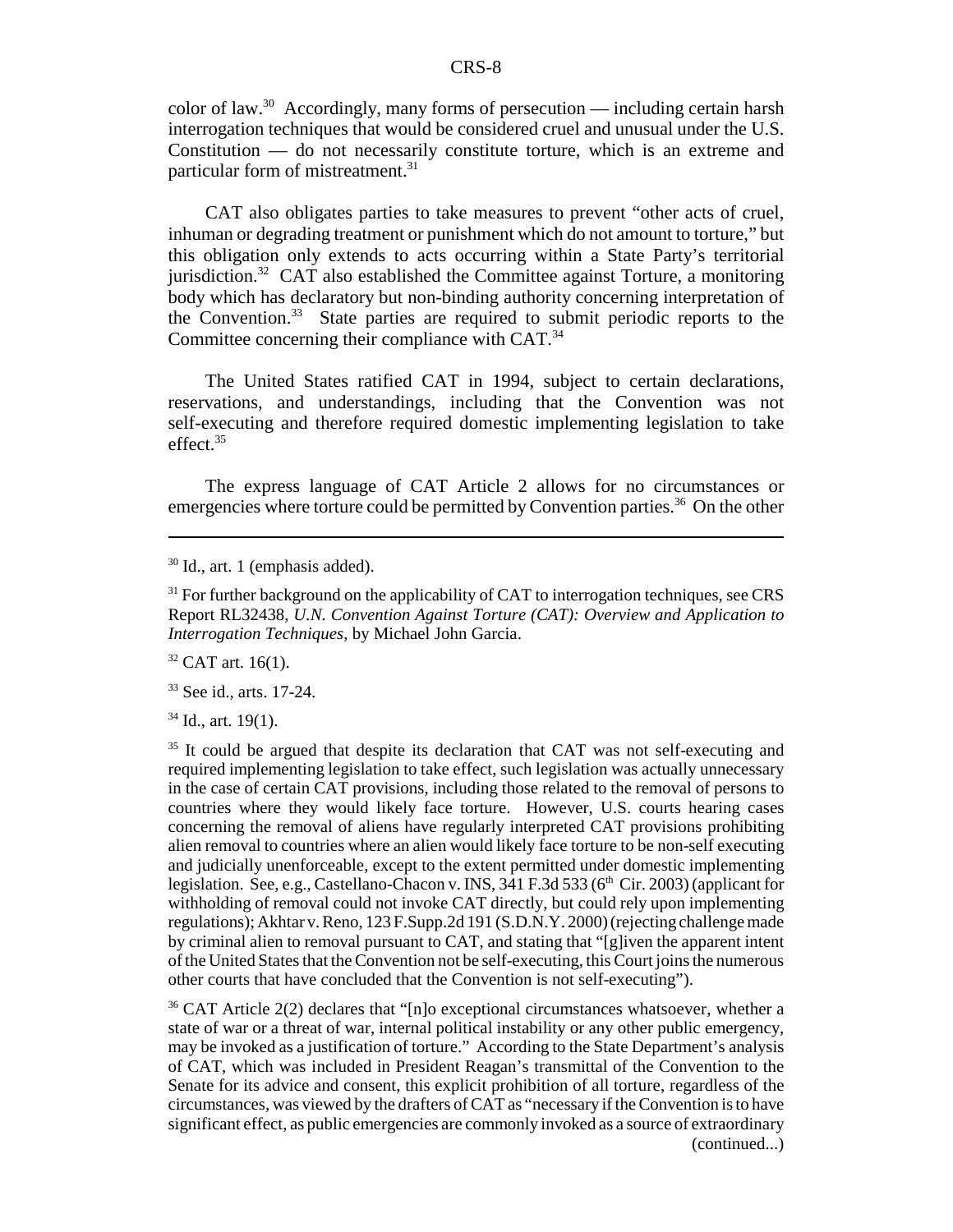hand, a number of CAT provisions limiting the acts of Convention parties does not use language coextensive as that contained in CAT Article 2. The following paragraphs describe the relevant provisions of CAT and implementing statutes and regulations that restrict the rendition of persons to countries when there is a substantial likelihood that such persons will be tortured. As will be discussed below, while CAT imposes an absolute prohibition on the use of torture by Convention parties, the plain language of certain CAT provisions may nevertheless permit parties in limited circumstances to transfer persons to countries where they would likely face torture, though such an interpretation arguably conflicts with the intent of the treaty.

### **CAT Limitation on the Transfer of Persons to Foreign States for the Purpose of Torture37**

CAT Article 3 provides that no State Party "shall expel, return ('refouler') or extradite a person to another State where there are substantial grounds for believing that he would be in danger of being subjected to torture." The U.S. ratification of CAT was contingent on its understanding that this requirement refers to situations where it would be "more likely than not" that a person would be tortured if removed to a particular country, a standard commonly used by U.S. courts when determining whether to withhold an alien's removal for fear of persecution.<sup>38</sup>

It is important to note that CAT does *not* prohibit a State from transferring a person to another State where he or she would likely be subjected to harsh treatment that, while it would be considered cruel and unusual under the standards of the U.S. Constitution, would nevertheless not be severe enough to constitute "torture."39

 $36$  (...continued)

powers or as a justification for limiting fundamental rights and freedoms." President's Message to Congress Transmitting the Convention Against Torture and Other Cruel, Inhuman, or Degrading Treatment or Punishment, Summary and Analysis of the Convention Against Torture and Other Cruel, Inhuman, or Degrading Treatment or Punishment, May 23, 1988, S. Treaty Doc. No. 100-20 at 5, reprinted in 13857 U.S. Cong. Serial Set. [hereinafter "State Dept. Summary"].

<sup>37</sup> For additional information, see CRS Report RL32276, *The U.N. Convention Against Torture: Overview of U.S. Implementation Policy Concerning the Removal of Aliens*, by Michael John Garcia.

<sup>38</sup> Sen. Exec. Rpt. 101-30, Resolution of Advice and Consent to Ratification, (1990) at II.(2). See generally INS v. Stevic, 467 U.S. 407, 429-30 (1984). This standard is in contrast to the lower standard for determining whether an alien is eligible for consideration for asylum based on a "well-founded fear of persecution" if transferred to a particular country. To demonstrate a "well-founded" fear, an alien only needs to prove that the fear is reasonable, not that it is based on a clear probability of persecution. See INS v. Cardoza-Fonseca, 480 U.S. 421 (1987).

<sup>&</sup>lt;sup>39</sup> According to the State Department's analysis of CAT, the Convention's definition of torture was intended to be interpreted in a "relatively limited fashion, corresponding to the common understanding of torture as an extreme practice which is universally condemned." State Dept. Summary, supra note 36, p. 3. For example, the State Department suggested that rough treatment falling into the category of police brutality, "while deplorable, does not (continued...)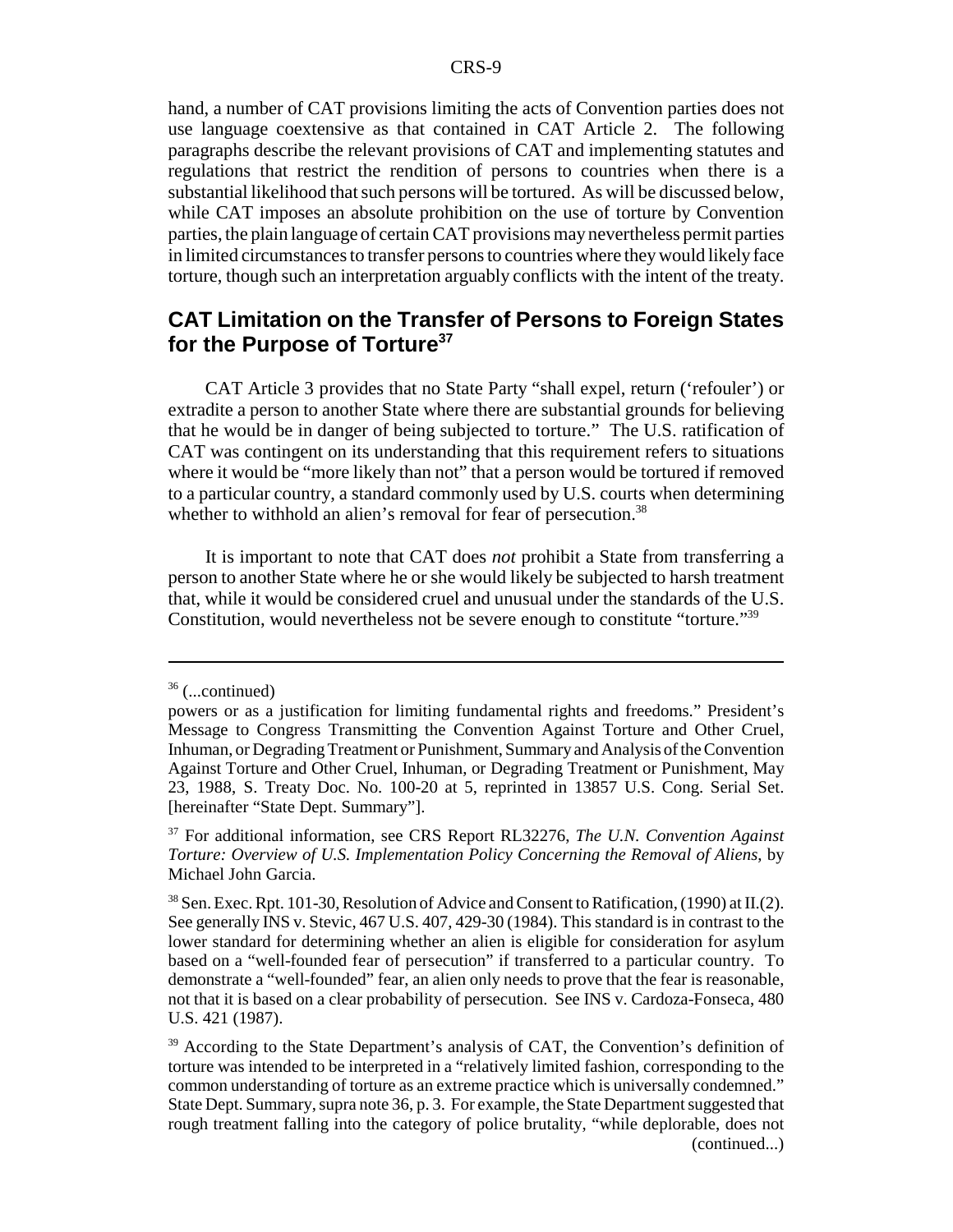**Domestic Implementation of CAT Article 3.** The Foreign Affairs Reform and Restructuring Act of 1998 implemented U.S. obligations under CAT Article 3.40 Section 2242 of the act announced the U.S. policy "not to expel, extradite, or otherwise effect the involuntary return of any person to a country in which there are substantial grounds for believing the person would be in danger of being subjected to torture, *regardless of whether the person is physically present in the United States*."<sup>41</sup> The act further required all relevant federal agencies to adopt appropriate regulations to implement this policy.42

In doing so, however, Congress opened the door for administrative action limiting CAT protection by requiring that, "to the maximum extent consistent" with Convention obligations, regulations adopted to implement CAT Article 3 exclude from their protection those aliens described in  $\S 241(b)(3)(B)$  of the Immigration and Nationality Act (INA).<sup>43</sup> INA § 241(b)(3)(B) acts as an exception to the general U.S. prohibition on the removal of aliens to countries where they would face *persecution* (which may or may not include actions constituting torture). An alien may be removed despite the prospect of likely persecution if the alien:

- assisted in Nazi persecution or engaged in genocide;
- ordered, incited, assisted, or otherwise participated in the persecution of an individual because of the individual's race, religion, nationality, membership in a particular social group, or political opinion;
- having been convicted of a particularly serious crime, is a danger to the community of the United States;
- ! is strongly suspected to have committed a serious nonpolitical crime outside the United States prior to arrival;<sup>44</sup> or
- is believed, on the basis of reasonable grounds, to be a danger to the security of the United States.

 $39$  (...continued)

amount to 'torture'" for purposes of the Convention, which is "usually reserved for extreme, deliberate, and unusually cruel practices ... [such as] sustained systematic beating, application of electric currents to sensitive parts of the body, and tying up or hanging in positions that cause extreme pain." Id., p. 4 (presumably, police brutality of extreme severity could rise to the level of "torture"). This understanding of torture as a particularly severe form of cruel treatment is made explicit by CAT Article 16, which obligates Convention parties to "prevent in any territory under [their] jurisdiction other acts of cruel, inhuman, or degrading treatment or punishment which do not amount to acts of torture," thereby indicating that not all forms of inhumane treatment constitute torture.

<sup>40</sup> P.L. 105-277 at § 2242(a)-(b).

<sup>&</sup>lt;sup>41</sup> Id., at  $\S$  2242(a) (emphasis added).

 $42$  Id., at § 2242(b).

<sup>43</sup> P.L. 105-277 at § 2242(c).

<sup>&</sup>lt;sup>44</sup> The distinction between political and nonpolitical crimes is occasionally unclear. For more background, see CRS Report 98-958, supra note 1.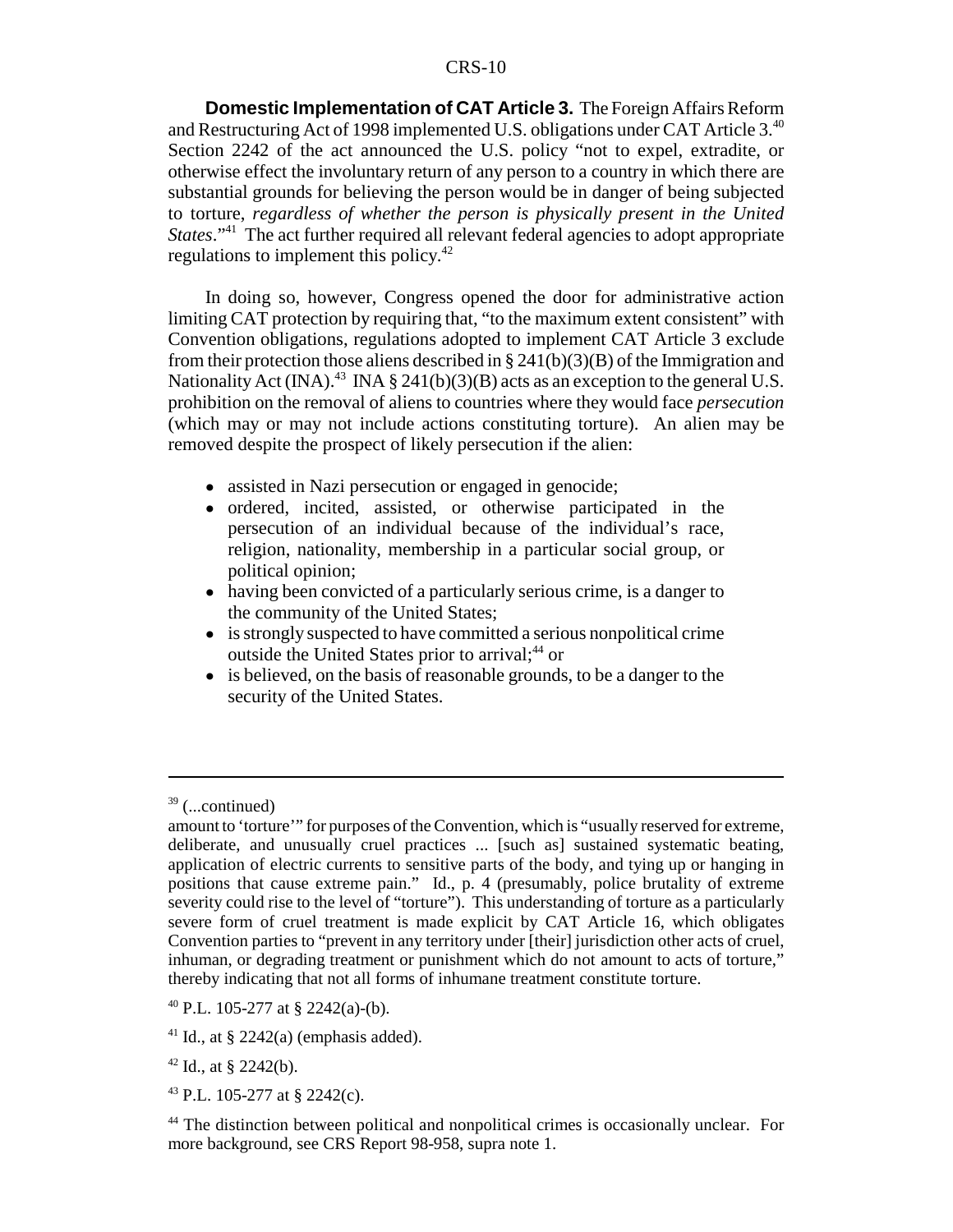Thus far, however, U.S. regulations concerning the *removal* of aliens and *extradition* of fugitives have prohibited the removal of *all* persons to States where they would more likely than not be tortured,  $45$  regardless of whether they are described in INA § 241(b)(3)(B). CIA regulations concerning renditions (i.e., renditions where a person is seized outside the United States and transferred to a third country) are not publicly available. Nevertheless, such regulations would presumably need to comply with the requirements of the Foreign Affairs Reform and Restructuring Act of 1998.

**The Role of Diplomatic Assurances in Removal Decisions.** U.S. regulations implementing CAT Article 3 permit the consideration of diplomatic assurances in removal/extradition decisions,<sup>46</sup> and reportedly in rendition decisions made by the CIA concerning persons seized outside the United States and transferred to a third country. Pursuant to removal and extradition regulations, a person subject to removal or extradition may be transferred to a specified country that provides diplomatic assurances to the Secretary of State that the person will not be tortured if removed there. Such assurances must be deemed "sufficiently reliable" before a person can be transferred to a country where he or she would otherwise more likely than not be tortured.<sup>47</sup> Again, because CIA regulations regarding the transfer of persons are not publicly available, the role that assurances play in assessing whether to render someone to another country remains unclear. The *Washington Post* reports that the CIA Office of General Counsel requires the CIA station chief in a given country to obtain verbal assurances from that country's security service that a person will not be tortured if rendered there.<sup>48</sup> Such assurances must then reportedly be cabled to CIA headquarters before the rendition may occur.<sup>49</sup>

CAT Article 3 itself (as opposed to U.S. regulations implementing CAT) provides little guidance as to the application of diplomatic assurances to decisions to transfer a person to another country. Although CAT Article 3 obligates signatory parties to take into account the proposed receiving State's human rights record, it also provides that the proposed sending State should take into account "all relevant considerations" when assessing whether to remove an individual to a particular State.<sup>50</sup> A State's assurances that it will not torture an individual would appear to be a "relevant consideration" in determining whether or not it would be appropriate to render him there, at least so long as the assurances are accompanied by a mechanism for enforcement.<sup>51</sup> Article 3 does not provide guidelines for how these considerations

<sup>&</sup>lt;sup>45</sup> See 8 C.F.R. §§ 208.16-18, 1208.16-18 (relating to the removal of aliens); 22 C.F.R. §95.2 (relating to extradition of persons).

<sup>46 8</sup> C.F.R. § 208.18; 22 C.F.R. § 95.3(b) (describing authority of Secretary of State to surrender fugitive "subject to conditions").

 $478$  C.F.R. § 208.18(c).

<sup>48</sup> Priest, supra note 16.

<sup>49</sup> Id.

<sup>50</sup> CAT art. 3(2).

<sup>51</sup> See Committee against Torture, Communication No 233/2003: Sweden. 24/05/2005 (continued...)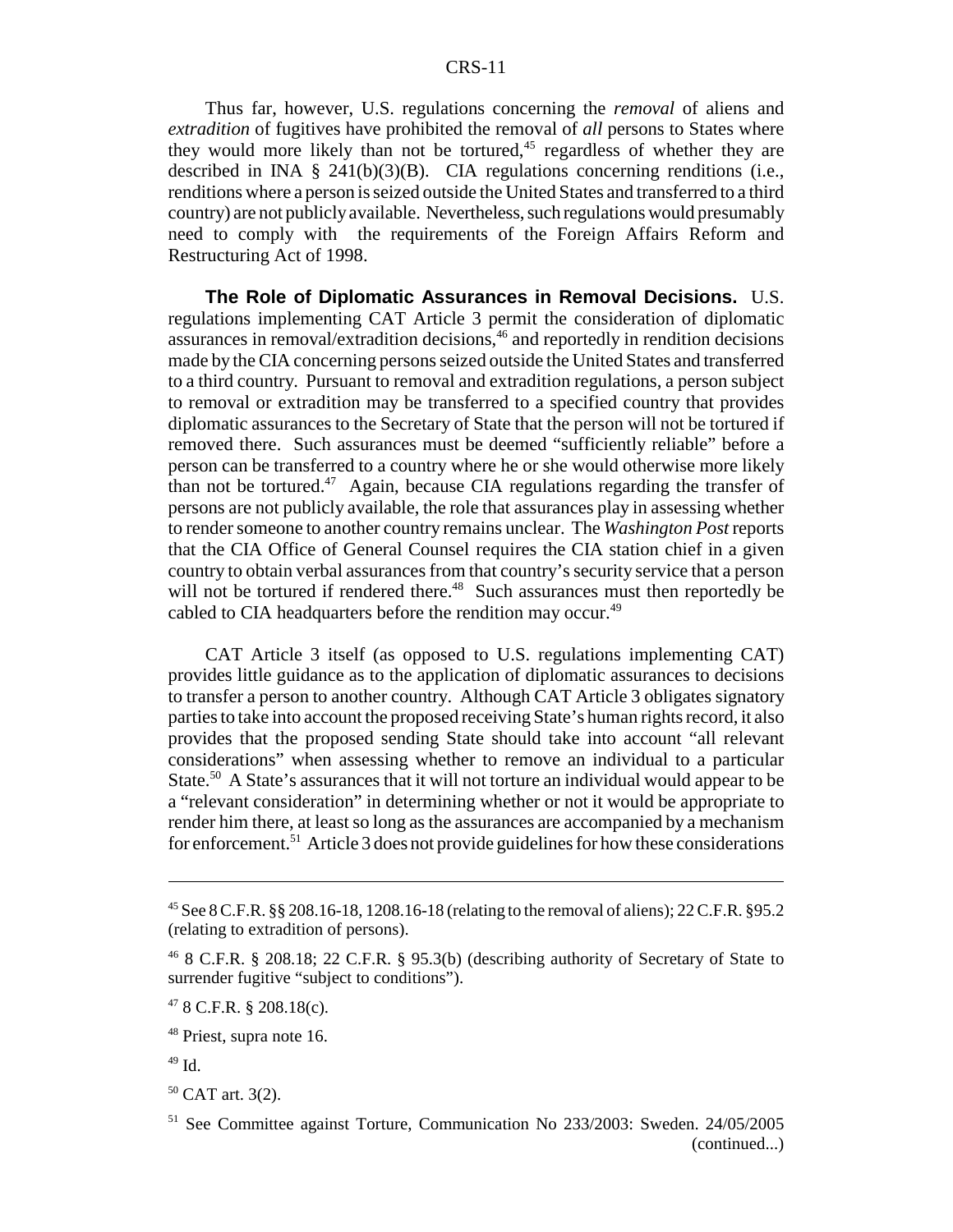should be weighed in determining whether substantial grounds exist to believe a person would be tortured in the proposed receiving State.<sup>52</sup> In its second periodic report to the Committee against Torture, the United States claimed that it:

obtains assurances, as appropriate, from the foreign government to which a detainee is transferred that it will not torture the individual being transferred. If assurances [are] not considered sufficient when balanced against treatment concerns, the United States would not transfer the person to the control of that government unless the concerns are satisfactorily resolved.<sup>53</sup>

On the other hand, the Committee against Torture has expressed concern over the use of diplomatic assurances by the United States. In 2006, it made a nonbinding recommendation that the United States:

should only rely on "diplomatic assurances" in regard to States which do not systematically violate the Convention's provisions, and after a thorough examination of the merits of each individual case. The State party should establish and implement clear procedures for obtaining such assurances, with adequate judicial mechanisms for review, and effective post-return monitoring arrangements.<sup>54</sup>

In addition, the United States has an obligation under customary international law to execute its Convention obligations in good faith,<sup>55</sup> and is therefore required under international law to exercise appropriate discretion in its use of diplomatic assurances. For instance, if a State consistently violated the terms of its diplomatic

<sup>53</sup> Second Periodic Report of the United States of America to the Committee Against Torture, submitted May 6, 2005, available at [http://www.state.gov/g/drl/rls/45738.htm].

 $51$  (...continued)

<sup>(</sup>Agiza v. Sweden), CAT/C/34/D/233/2003 (2005) at para. 13.4., *reprinted in* 44 ILM 1103 (2005)(finding that diplomatic assurances which provided no mechanism for their enforcement did not suffice to protect against the risk of torture and thus did not absolve sending State of its responsibility under CAT art. 3).

<sup>&</sup>lt;sup>52</sup> The U.N. Special Rapporteur, an expert assigned by the U.N. Commission on Human Rights to examine issues related to torture, has stated that while diplomatic assurances "should not be ruled out *a priori*," they should be coupled with a system to monitor the treatment of transferred persons to ensure that they are not inhumanely treated. Interim Report of the Special Rapporteur of the Commission on Human Rights on the Question of Torture and Other Cruel, Inhuman or Degrading Treatment or Punishment, U.N. General Assembly,  $59<sup>th</sup> Sess., A/59/324.$  While the Rapporteur's opinion may provide persuasive guidance in the interpretation of CAT obligations, the Rapporteur is not part of the CAT Committee and his opinions are not legally binding under the terms of CAT.

<sup>54</sup> Conclusions and Recommendations of the Committee against Torture regarding the United States of America, July 25, 2006, available at [http://www.unhchr.ch/tbs/doc.nsf/ 898586b1dc7b4043c1256a450044f331/e2d4f5b2dccc0a4cc12571ee00290ce0/\$FILE/G0 643225.pdf] [hereinafter "Committee Recommendations"], at para. 21.

<sup>55</sup> See RESTATEMENT (THIRD) OF FOREIGN RELATIONS § 321 (1987) (recognizing that "every international agreement in force is binding upon the parties to it and must be performed by them in good faith").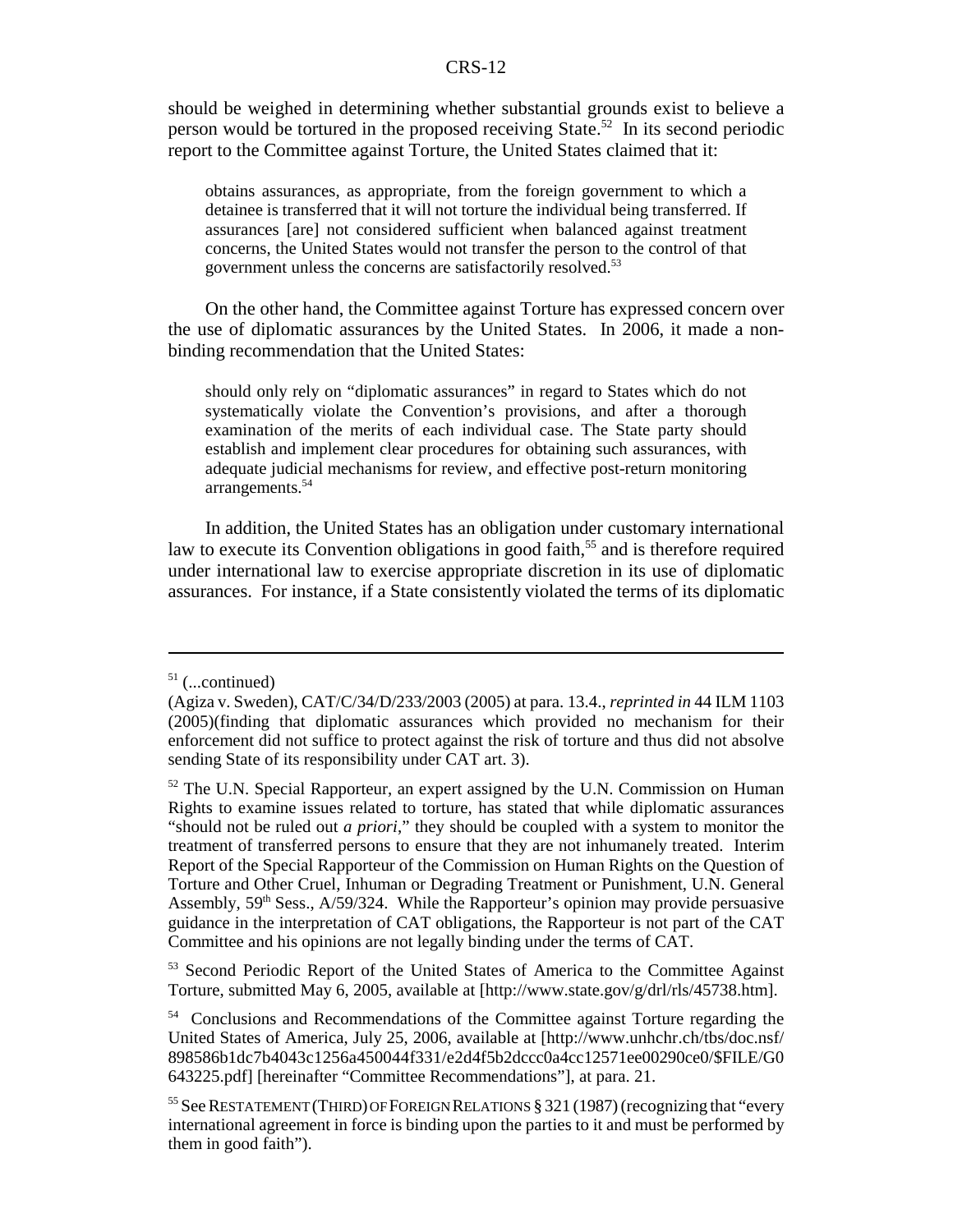assurances, the United States would presumably need to look beyond the face of such promises before permitting the transfer of an individual to that country.56

#### **Criminal Penalties for Persons Involved in Torture**

One of the central objectives of CAT is to criminalize *all* instances of torture, regardless of whether they occur inside or outside a State's territorial jurisdiction. CAT Article 4 requires signatory States to criminalize all instances of torture, as well as attempts to commit and complicity or participation in torture.<sup>57</sup> While CAT does not necessarily obligate a State to prevent acts of torture beyond its territorial jurisdiction, State Parties are nevertheless required to criminalize such acts and impose appropriate penalties.

CAT Article 5 establishes minimum jurisdictional measures that each State Party must adopt with respect to offenses described in CAT Article 4. A State Party to CAT must establish jurisdiction over CAT Article 4 offenses when

- the offenses are committed in any territory under its jurisdiction or on board a ship or aircraft registered in that State;
- the alleged offender is a national of that State;
- the victim was a national of that State if that State considers it appropriate; or
- the alleged offender is present in any territory under its jurisdiction and the state does not extradite him in accordance with CAT Article 8, which makes torture an extraditable offense.<sup>58</sup>

**Domestic Implementation of CAT Articles 4 and 5.** In order to fulfill its obligations under CAT Articles 4 and 5, the United States enacted §§ 2340- 2340B of the United States Criminal Code, which criminalize torture occurring *outside* the United States.<sup>59</sup> Jurisdiction occurs when the alleged offender is either a national of the United States or is present in the United States, irrespective of the nationality of the victim or alleged offender. $60$  Congress did not enact legislation expressly prohibiting torture occurring *within* the United States, as it was presumed that such acts would "be covered by existing applicable federal and  $[U.S.]$  state

<sup>&</sup>lt;sup>56</sup> The CAT Committee has stated that unenforceable diplomatic assurances are insufficient to meet Article 3 obligations. See supra note 51(*Agiza v. Sweden*).

 $57$  CAT art. 4(1).

<sup>58</sup> Id., art. 5.

<sup>59</sup> Pursuant to an amendment made by the Ronald W. Reagan National Defense Authorization Act for Fiscal Year 2005, "United States" is defined as "the several States of the United States, the District of Columbia, and the commonwealths, territories, and possessions of the United States." Previously, the statute had defined "United States" as including all areas under U.S. jurisdiction, including U.S. special maritime and territorial jurisdiction. 18 U.S.C. § 2340(3).

<sup>60 18</sup> U.S.C. § 2340A. The USA PATRIOT Act amended the Federal Torture Statute to criminalize conspiracies to commit torture outside the United States. P.L. 107-56, Title VIII, § 811(g) (2001).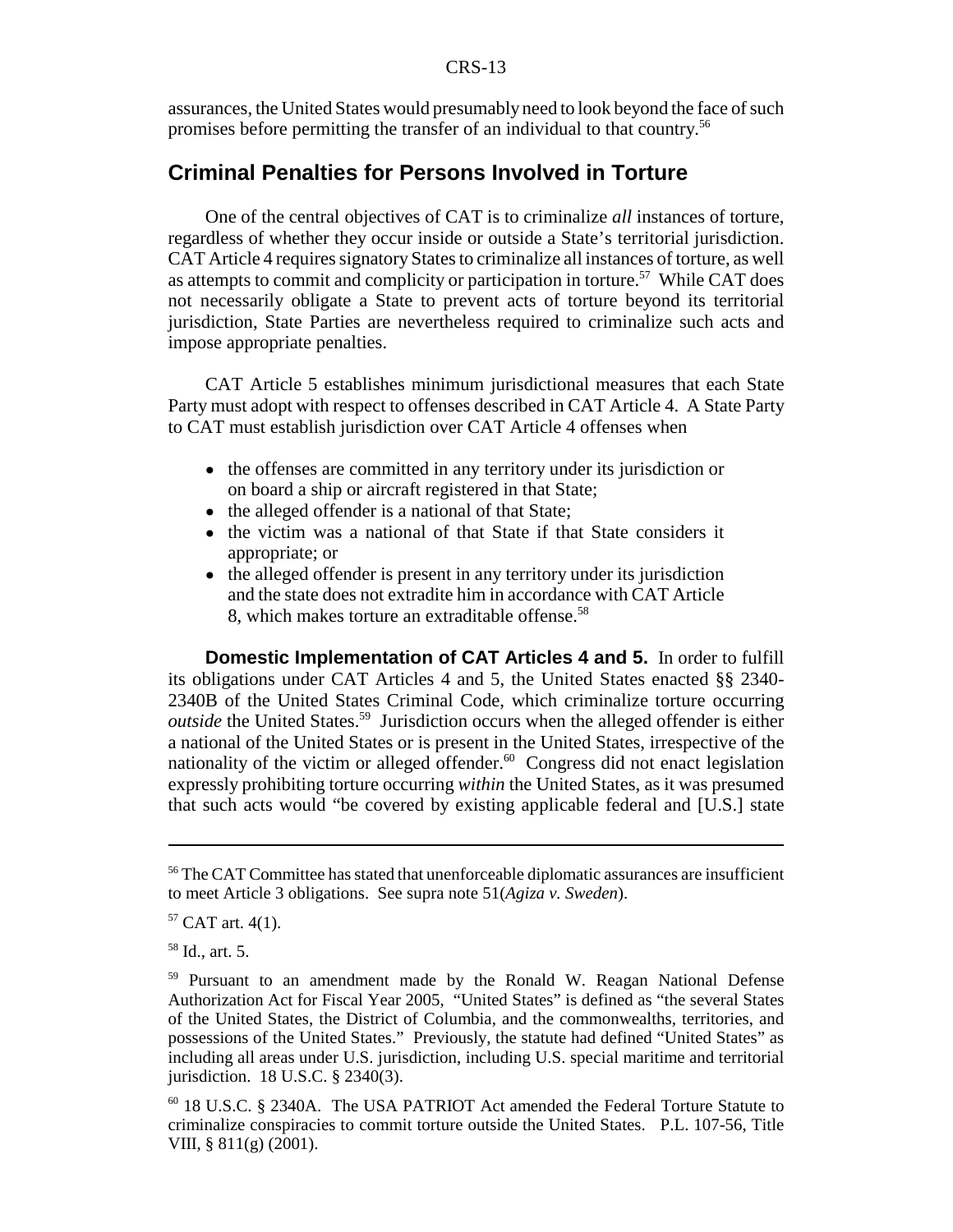statutes,"61 such as those statutes criminalizing assault, manslaughter, and murder. The Federal Torture Statute criminalizes torture, as well as attempts and conspiracies to commit torture. $62$ 

The Federal Torture Statute provides that the specific intent of the actor to commit torture is a requisite component of the criminal offense.<sup>63</sup> Specific intent is "the intent to accomplish the precise criminal act that one is later charged with."64 This degree of intent differs from general intent, which usually "takes the form of recklessness (involving actual awareness of a risk and the culpable taking of that risk) or negligence (involving blameworthy inadvertence)."65

## **Application of CAT and Implementing Legislation to the Practice of Extraordinary Renditions**

Although the express intent of CAT was to help ensure that no one would be subjected to torture,<sup>66</sup> it is arguably unclear as to whether CAT would in *all* circumstances bar renditions to countries that practice torture, including possibly in certain cases where the rendering State was aware that a rendered person would likely be tortured. Clearly, it would violate U.S. criminal law and CAT obligations for a U.S. official to conspire to commit torture via rendition, regardless of where such renditions would occur. However, it is not altogether clear that CAT prohibits the rendering of persons seized *outside* the United States, or whether criminal sanctions would apply to a U.S. official who authorized a rendition without intending to facilitate the torture of the rendered person (as opposed to, for instance, the harsh mistreatment of the rendered person to a degree not rising to the level of torture).

#### **Renditions from the United States**

CAT Article 3 clearly prohibits the rendition of persons from the territory of a signatory State to another State when there are substantial grounds for believing the person would be tortured. Even if it could be technically argued that renditions do not constitute "extraditions" within the meaning of CAT Article 3, and the rendition was to a country other than one where the person previously resided (meaning that the person was not being "returned" to a country where he would risk torture), such transfers would still violate the Convention's requirement that no State Party "expel"

<sup>61</sup> S.Rept. 103-107, at 59 (1993) (discussing legislation implementing CAT arts. 4 and 5).

 $62$  18 U.S.C. § 2340A(a).

 $<sup>63</sup>$  For purposes of the federal criminal statute, "torture" is defined as "an act committed by</sup> a person acting under the color of law *specifically intended* to inflict severe physical or mental pain or suffering (other than pain or suffering incidental to lawful sanctions) upon another person within his custody or physical control." 18 U.S.C. § 2340(1) (emphasis added).

 $64$  BLACK'S LAW DICTIONARY 814 ( $7<sup>th</sup>$  ed. 1999).

 $65$  Id., at 813.

<sup>&</sup>lt;sup>66</sup> CAT at Preamble.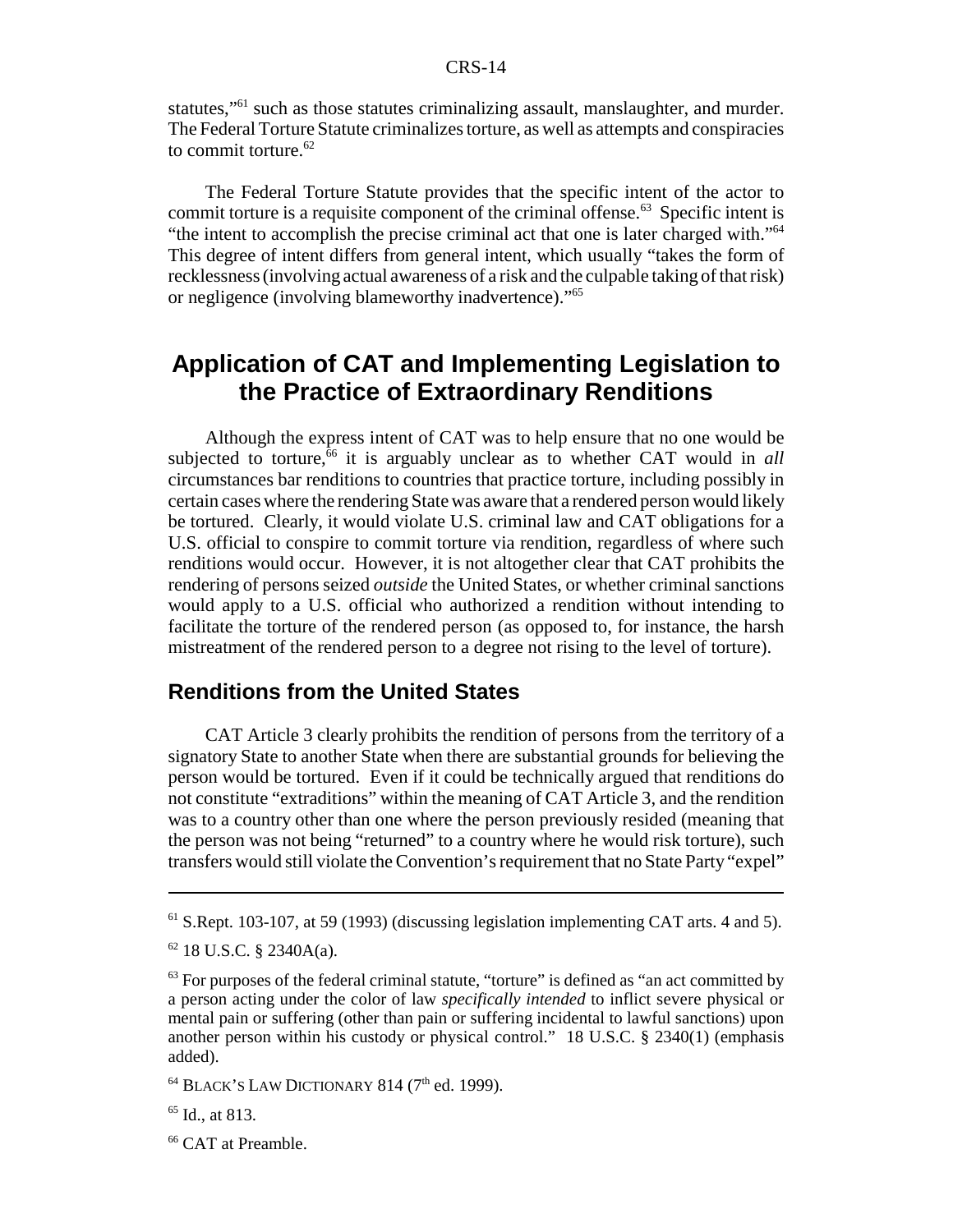a person from its territory to another State where he is more likely than not to be tortured.

If the United States were to receive diplomatic assurances from a State that it would not torture a person rendered there, and such assurances were deemed sufficiently credible, the rendition would not facially appear to violate either CAT Article 3 or domestic implementing legislation. U.S. regulations permit the use of assurances in removal and extradition decisions, and CAT does not discuss their usage. As mentioned previously, however, the United States is obligated to execute its CAT obligations in good faith,<sup>67</sup> and therefore must exercise appropriate discretion in its use of diplomatic assurances. If a State consistently violated the terms of its diplomatic assurances, or the United States learned that a particular assurance would not be met, the United States would presumably need to look beyond the face of such promises before permitting the transfer of an individual to that country.

Again, neither CAT nor U.S. implementing regulations prohibit the United States from transferring persons to States where they would face harsh treatment including treatment that would be prohibited if carried out by U.S. authorities — that does not rise to the level of torture. Indeed, the United States could conceivably render a person to a State after receiving sufficient diplomatic representations that the rendered person could be accorded cruel and inhumane treatment not rising to the level of torture without violating CAT or CAT-implementing regulations.

#### **Renditions from Outside the United States**

As mentioned earlier, while CAT Article 2(2) provides that there are "no ... circumstances whatsoever" allowing torture, certain other CAT provisions do not use language coextensive in scope when discussing related obligations owed by Convention parties. While CAT Article 3 clearly limits renditions from the United States, it is not altogether certain as to what extent CAT applies to situations where a country seizes suspects outside of its territorial jurisdiction and directly renders them to another country.68

**Extraterritorial Application of CAT Article 3.** The territorial scope of CAT Article 3 is a matter of debate. As a general matter, the United States has taken the position that human rights treaties "apply to persons living in the territory of the United States, and not to any person with whom agents of our government deal in the

 $67$  See RESTATEMENT (THIRD) OF FOREIGN RELATIONS § 321 (1987) (recognizing that "every international agreement in force is binding upon the parties to it and must be performed by them in good faith").

<sup>68</sup> The *Washington Post* has alleged that U.S. intelligence and law-enforcement officials have, on occasion, seized a terrorist suspect abroad and rendered him to a foreign intelligence service known to employ torture with a list of questions that these U.S. officials want answered. Dana Priest & Barton Gellman, "U.S. Decries Abuse but Defends Interrogations," *Washington Post*, December 26, 2002, p. A1.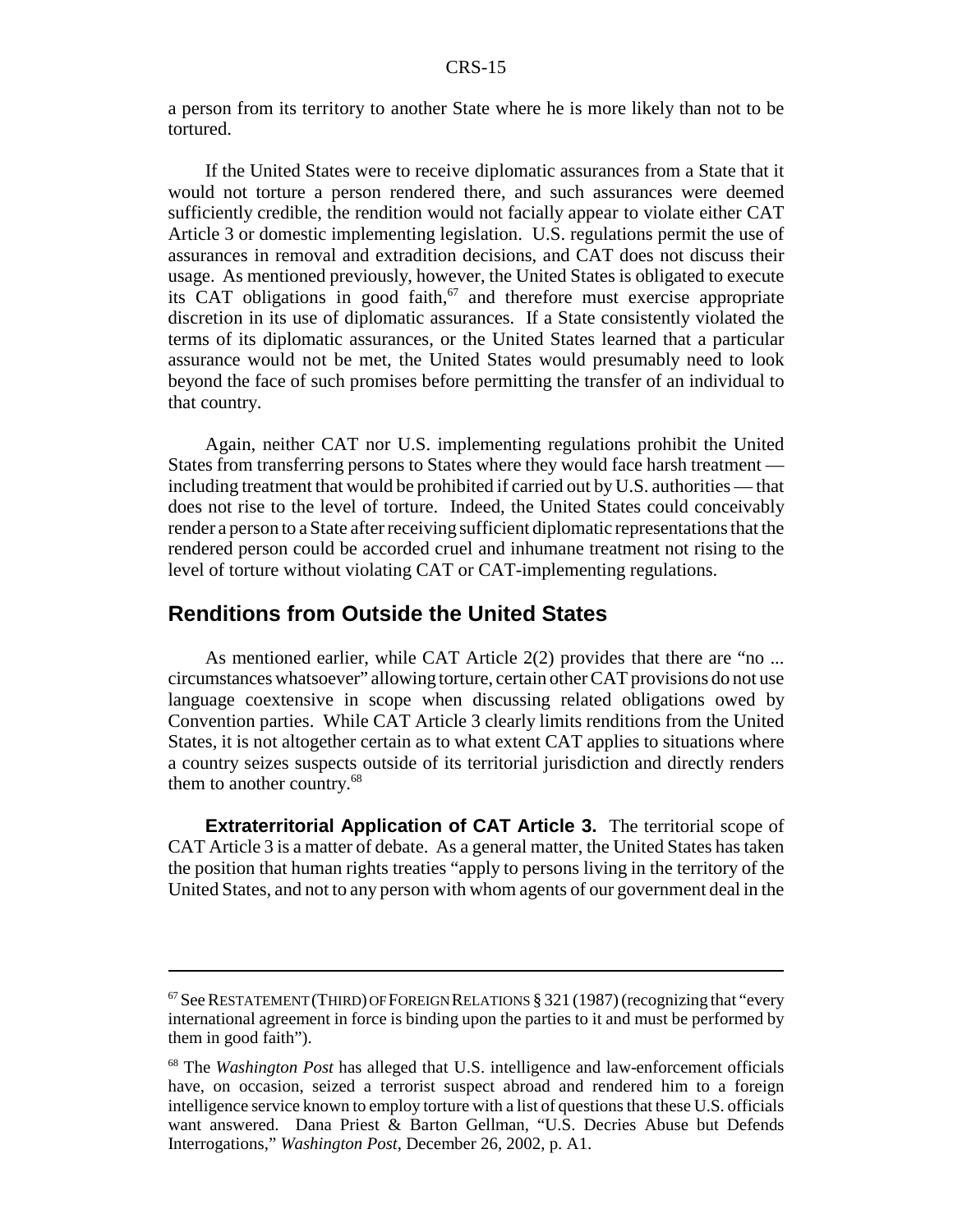international community."69 In 2006, representatives of the U.S. State Department informed the CAT Committee Against Torture that the United States does not believe CAT Article 3 applies to persons outside U.S. territory.<sup>70</sup> However, these representatives also claimed that as a matter of policy, the United States accords CAT Article 3 protections to all persons in U.S. custody, regardless of whether such persons were found in U.S. territory.<sup>71</sup>

Although the scope of human rights treaties may generally be limited to conduct occurring within the territorial jurisdiction of parties, it seems clear that at least some CAT provisions are extraterritorial in scope. Most notably, CAT Articles 4-5 require parties to criminalize all acts of torture, regardless of where they occur.<sup>72</sup> Indeed, the Federal Torture Statute implementing this obligation expressly covers torture occurring "outside the United States."73 Although several CAT provisions limit their scope to acts occurring "in any territory under [the State Party's] jurisdiction,"<sup>74</sup> CAT Article 3 does not contain a similar limiting provision. Accordingly it could be argued that, like CAT Articles 4-5, CAT Article 3 is intended to be extraterritorial in scope.

Nevertheless, it could still be argued that the express provisions of CAT Article 3 do not apply to extraordinary renditions occurring *outside* the United States, at least so long as the person is not rendered to a country where he has formerly resided. Article 3 states that no party shall "expel, return ('refouler') or extradite a person" to a country where there are substantial grounds to believe that he or she will be tortured. It could be argued, however, that certain extraterritorial renditions are not

<sup>69</sup> JAG's Legal Ctr. & Sch., Operational Law Handbook 50 (Maj. Derek I. Grimes ed., 2006), available at [http://www.fas.org/irp/doddir/army/law2006.pdf].

 $70$  United States Written Response to Questions Asked by the Committee Against Torture, April 28, 2006, available at [http://www.state.gov/g/drl/rls/68554.htm] [hereinafter "Written Responses"].

 $71$  Id.; Second Periodic Report of the United States of America to the Committee Against Torture, May 6, 2005, available at [http://www.state.gov/g/drl/rls/45738.htm][hereinafter "Report to CAT Committee"], para. 30 (describing U.S. compliance with CAT Article 3, and broadly stating that "The United States does not transfer persons to countries where the United States believes it is 'more likely than not' that they will be tortured. This policy applies to all components of the United States government."). See also Rice Statement, supra note 26 (describing U.S. rendition policy as complying with U.S. laws and treaties, including CAT, and denying the transport of anyone to a country where he would face torture).

<sup>&</sup>lt;sup>72</sup> CAT Article 5 requires each State to establish jurisdiction over some (but not all) extraterritorial torture offenses, including when the offender is either a national of the State or is found in the State's territory and the State does not extradite him.

<sup>73 18</sup> U.S.C. §2340A. See also Second Periodic Report of the United States of America to the Committee Against Torture, May 6, 2005, available at [http://www.state.gov/g/drl/rls/ 45738.htm], paras 44-46 (discussing U.S. implementation of obligations under CAT Articles 4-5, including through the Federal Torture Statute and the Military Extraterritorial Jurisdiction Act, 18 U.S.C. §§ 3261 et seq., which extends U.S. criminal jurisdiction over certain categories of individuals for conduct occurring outside the United States).

<sup>&</sup>lt;sup>74</sup> See CAT arts. 2, 6-7, 11-13, 16.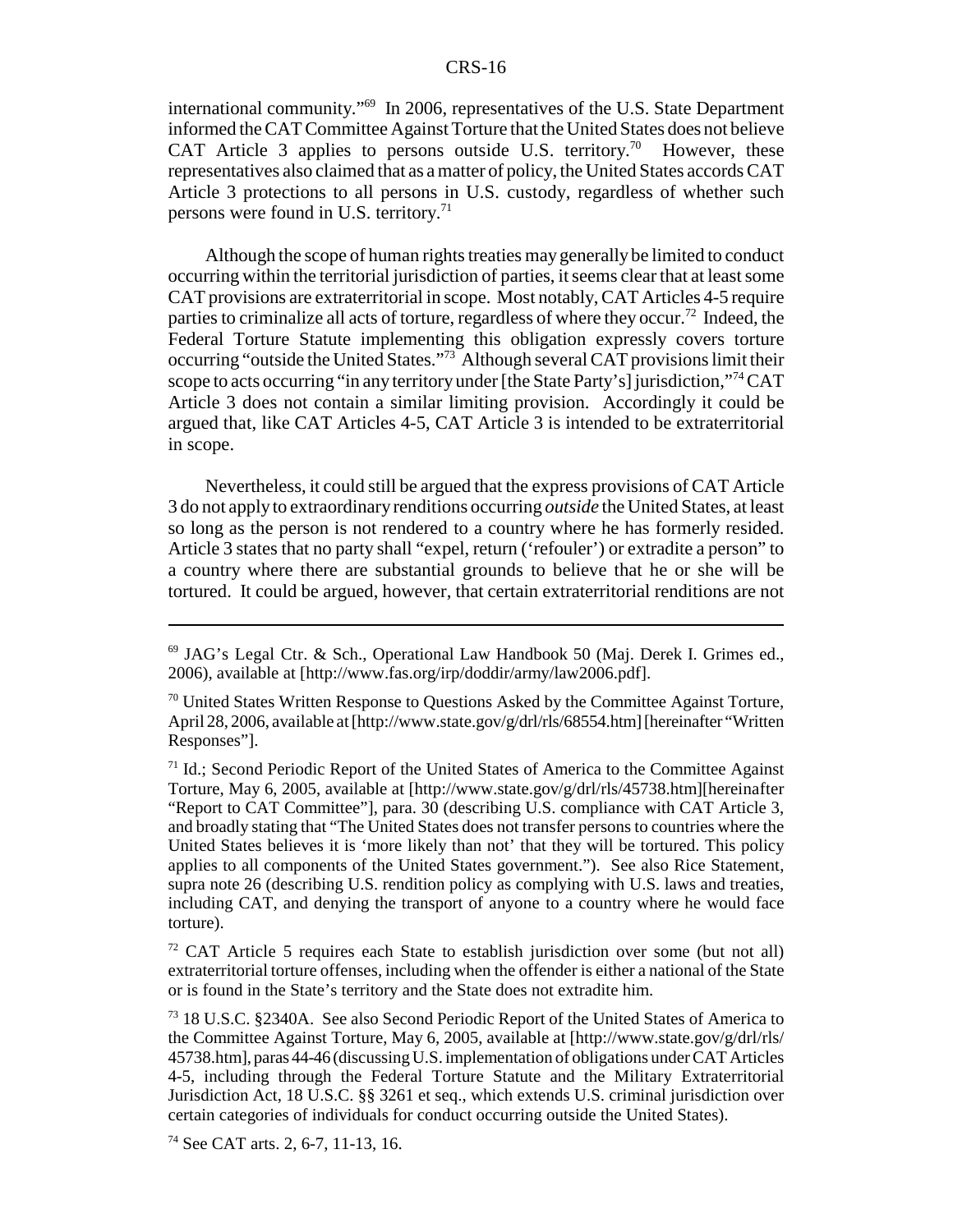covered by this provision. Seizing a person in one country and transferring him to another would arguably not constitute "expelling" the person, if a State is understood only to be able to "expel" persons from territory over which it exercises sovereign authority. So long as these persons were rendered to countries where they had not previously resided, it also could not be said that the United States "returned" these persons to countries where they faced torture (though persons rendered to countries where they had previously resided would presumably be protected under CAT Article 3). In addition, if such renditions were not executed via a formal process, it could be argued they did not constitute extraditions for the purposes of Article  $3^{75}$ Accordingly, it could be argued that the United States would not violate the *express language* of Article 3 if it rendered persons to countries where they faced torture, so long as no part of these renditions occurred within the territorial jurisdiction of the United States.<sup>76</sup>

Critics of this view might argue that such a narrow interpretation of CAT Article 3 would contradict the Convention's over-arching goal to prevent torture. The fact that CAT requires parties to take legal steps to eliminate torture within their respective territories and to impose criminal penalties on torture offenders, coupled with the Convention's statement that "no exceptional circumstances whatsoever" can be used to justify torture, arguably imply that a State Party may never exercise or be complicit in the use of torture, even when it occurs extraterritorially. It could be further argued that the drafters of CAT did not explicitly discuss extraterritorial renditions because they were either not contemplated or, in cases where such renditions might occur absent the consent of the hosting country, because these actions were arguably already understood to be impermissible under international law.77 Indeed, some of the drafters of CAT have taken the position that Article 3 was

77 See supra note 7.

<sup>75</sup> See BASSIOUNI,supra note 1, at 29 ("Extradition in contemporary practice means a formal process by which a person is surrendered by one state to another based on a treaty, reciprocity, or comity.").

 $^{76}$  In Sale v. Haitian Centers Council, Inc., 509 U.S. 155 (1993), the Supreme Court held that the interdiction of Haitian refugees by the United States did not violate U.S. obligations under the U.N. Convention Relating to the Status of Refugees. The Court concluded that the Convention's provisions providing that no Contracting Party "shall expel or return ('refouler') a refugee" facing persecution applies only to refugees within a Party's territory, and not to those interdicted on the high seas. Id. at 179-183. Some have suggested that CAT Article 3's limitation on the transfer of persons should also be interpreted in a nonextraterritorial fashion. John Yoo, *Transferring Terrorists*, 79 NOTRE DAME L. REV. 1183, 1229 (2004) ("Given the Supreme Court's interpretation [in *Sale*] of identical language in the Refugee Convention, it makes no sense to view the Torture Convention as affecting the transfer of prisoners held outside the United States to another country."). On the other hand, the *Sale* Court's interpretation of the Refugee Convention's prohibition on the expulsion or return of refugees was largely based on this prohibition's interplay with other Convention provisions. Reading this prohibition to apply extraterritorially would create "an absurd anomaly" with a related Convention provision that only applied to refugees within a Convention Party's territory. *Sale*, 509 U.S. at 179-180. In contrast, reading CAT Article 3 as being extraterritorial in scope would not have an incongruous effect on the interpretation of other CAT provisions.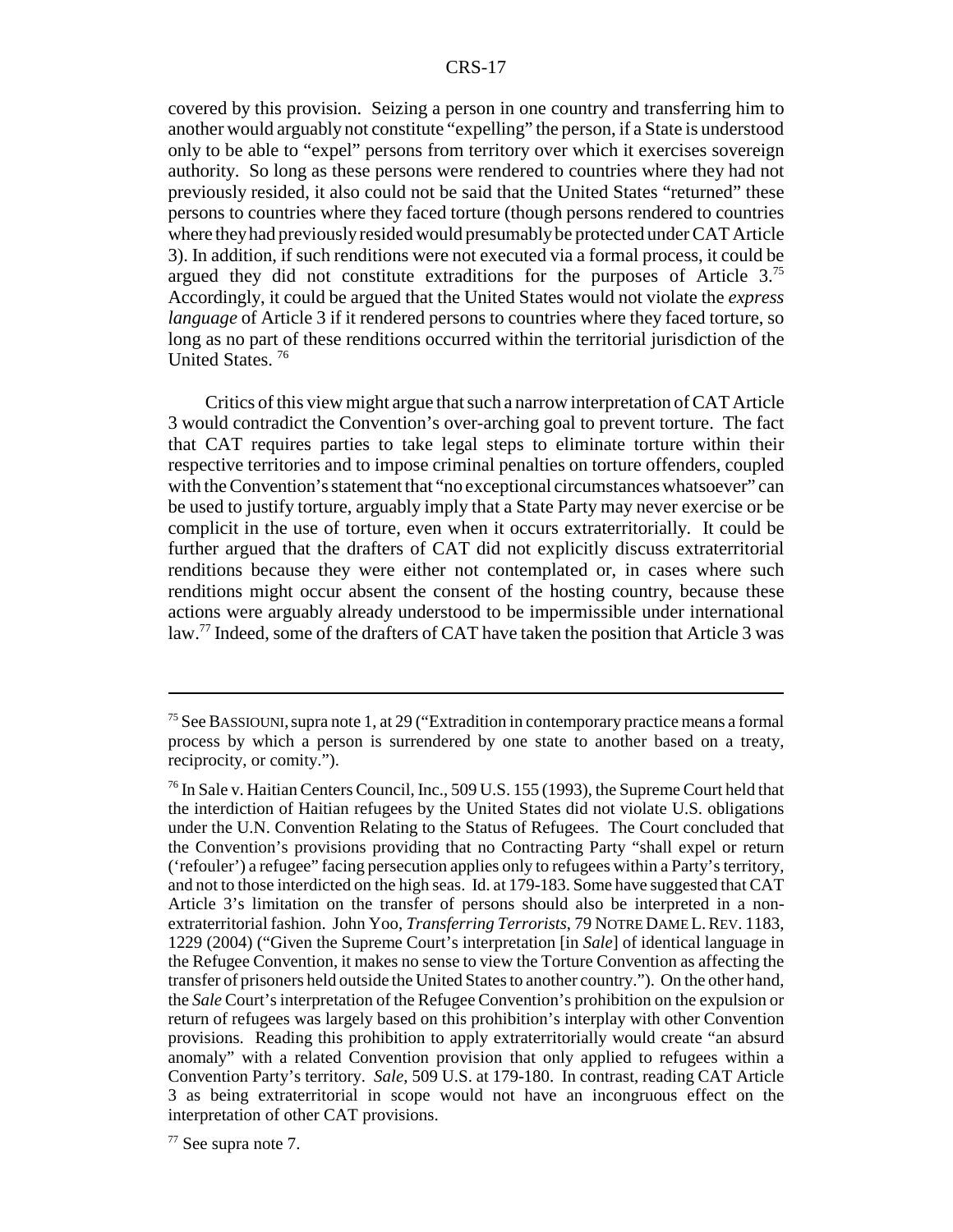"intended to cover all measures by which a person is physically transferred to another State."78

Opponents of a narrow interpretation of CAT would likely argue that it is contrary to the purpose of CAT to interpret the Convention as prohibiting formal transfers of persons to States where they face torture while still allowing such transfers through irregular forms of transfer. In 1994, the CAT Committee against Torture declared in a non-binding opinion that Article 3 prevents not only the return of a person to a country where he or she is in danger of being tortured, but also prohibits the person's transfer to "any other country where he runs a real risk of being expelled or returned to [his or her country of origin] or of being subjected to torture."79 More recently in 2006, the Committee urged the United States to

apply the *non-refoulement guarantee* [of CAT Article 3] to all detainees in its custody, cease the rendition of suspects, in particular by its intelligence agencies, to States where they face a real risk of torture, in order to comply with its obligations under article 3 of the Convention.<sup>80</sup>

**Extraterritorial Application of Legislation Implementing CAT Article 3.** Beyond CAT, it is important to note that, given the express language of CATimplementing legislation, the United States cannot "expel, extradite, or otherwise effect the involuntary return of any person to a country in which there are substantial grounds for believing the person would be in danger of being subjected to torture, *regardless of whether the person is physically present in the United States*."81 It may be argued that this express statutory language prohibits renditions from outside the United States, even if such renditions would not otherwise be in violation of CAT obligations.82

Two possible counter-arguments could be made to this position, at least in certain circumstances. The first and perhaps most compelling counter-argument is that although the Foreign Affairs Reform and Restructuring Act of 1998 generally

<sup>78</sup> J. HERMAN BURGERS & HANS DANELIUS, THE UNITED NATIONS CONVENTION AGAINST TORTURE: A HANDBOOK ON THE CONVENTION AGAINST TORTURE AND OTHER CRUEL, INHUMAN, OR DEGRADING TREATMENT OR PUNISHMENT 126 (1988). On the other hand, the State Department has claimed that "Neither the text of the Convention, its negotiating history, nor the U.S. record of ratification supports a view that Article 3 of the CAT applies to persons outside the territory of [a Party]." Written Responses, supra note 70.

<sup>79</sup> Committee against Torture, Communication No 13/1993: Switzerland. 27/04/94 (Mutombo v. Switzerland), CAT/C/12/D/13/1993 (1994) at para. 10.

<sup>80</sup> Committee Recommendations, supra note 54, at para. 20.

<sup>&</sup>lt;sup>81</sup> P.L. 105-277 at § 2242(a) (emphasis added).

<sup>&</sup>lt;sup>82</sup> Though it generally could be argued that a State can only "expel" someone from a territory over which the State exercises sovereign authority, the language of the U.S. legislation implementing CAT may suggest an intent by Congress to broadly define the prohibition on "expel[ling]" persons to countries where they would likely face torture, so that this prohibition covers not only expulsions from areas over which the United States exercises sovereign authority, but also "expulsions" from all other areas (e.g., rendering persons captured in non-U.S. territory to other States).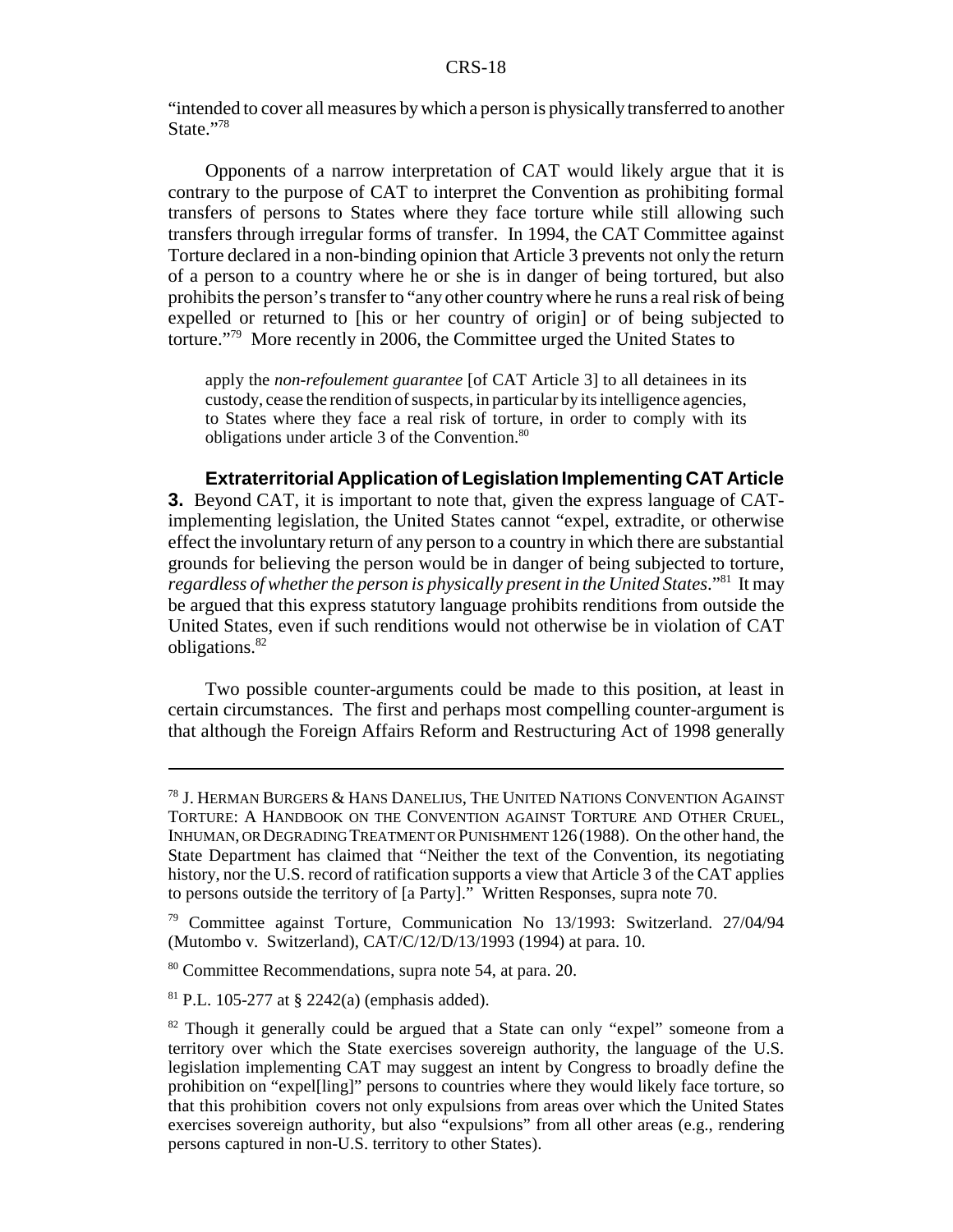prohibits persons from being expelled, extradited, or involuntarily returned regardless of whether the person is physically present in the United States, section 2243(c) of the act makes an exception requiring federal agencies to exclude from the protection of CAT-implementing regulations any aliens who, *inter alia*, are reasonably believed to pose a danger to the United States, "to the maximum extent [such exclusions are] consistent" with CAT obligations.<sup>83</sup> Accordingly, presuming for the sake of argument that CAT does *not* protect persons believed to be security dangers from being rendered from *outside* the United States, the Foreign Affairs Reform and Restructuring Act of 1998 would require such persons to be excluded from the protection of any CAT-implementing regulations as well.

A second counter-argument is that the clause "regardless of whether the person is physically present in the United States" should be read only in reference to the prohibition contained in the CAT-implementing legislation upon the "involuntary return" of persons to countries where they would more likely than not be tortured, and not be read in reference to the prohibition on the extradition or expulsion of persons. CAT Article 3 obligates States not to "expel, return ('refouler') or extradite a person" to a State where he would be at substantial risk of torture. The principle of *non-refoulement* is commonly understood to prohibit not simply the exclusion of persons from the territory of the receiving State, but also a State from "turning back" persons at its borders and compelling their involuntary return to their country of origin.84 Unlike CAT Article 3, CAT-implementing legislation enacted by the United States does not use the term "refouler." However, its use of the phrase "involuntary return...regardless of whether the person is physically present in the United States" appears to reflect the principle of *non-refoulement* expressed in CAT. It could be argued that the use of the phrase "regardless of whether the person is physically present in the United States" in CAT-implementing legislation was only intended to be read in reference to the "involuntary return" phrase that precedes it (a reading that reflects the *non-refoulement* obligation imposed by CAT), and not meant also to be read in reference to the prohibition imposed upon the expulsion and extradition of persons to countries where they would likely face torture, as this alternative reading would arguably go beyond the *non-refoulement* obligations imposed upon the United States by the express language of CAT.

Regardless of whether renditions that occur outside of the United States are covered under CAT Article 3 and CAT-implementing legislation and regulations, CAT Article 4 and corresponding domestic law criminalizing all acts of torture and

 $83$  Id. at § 2242(c).

<sup>84</sup> For additional background on the concept of *non-refoulement* and its development in international human rights law, see Elihu Lauterpacht & Daniel Bethlehem, *The Scope and Content of the Principle of Non-refoulement*, in REFUGEE PROTECTION IN INTERNATIONAL LAW:UNHCR'S GLOBAL CONSULTATIONS ON INTERNATIONAL PROTECTION 78-177 ( Erika Feller, Volker Türk and Frances Nicholson eds., 2003). It should be noted that the CATimplementing legislation prohibiting the return of any person to a country where he would face torture, regardless of whether he was physically present in the United States, was enacted five years after the Supreme Court's decision in *Sale v. Haitian Centers Council, Inc.*, 509 U.S. 155 (1993). In *Sale*, the Court found that the Refugee Convention's prohibition on the refoulement of refugees was not intended to apply extraterritorially. *Sale*, 509 U.S. at 179-187. See also supra note 76.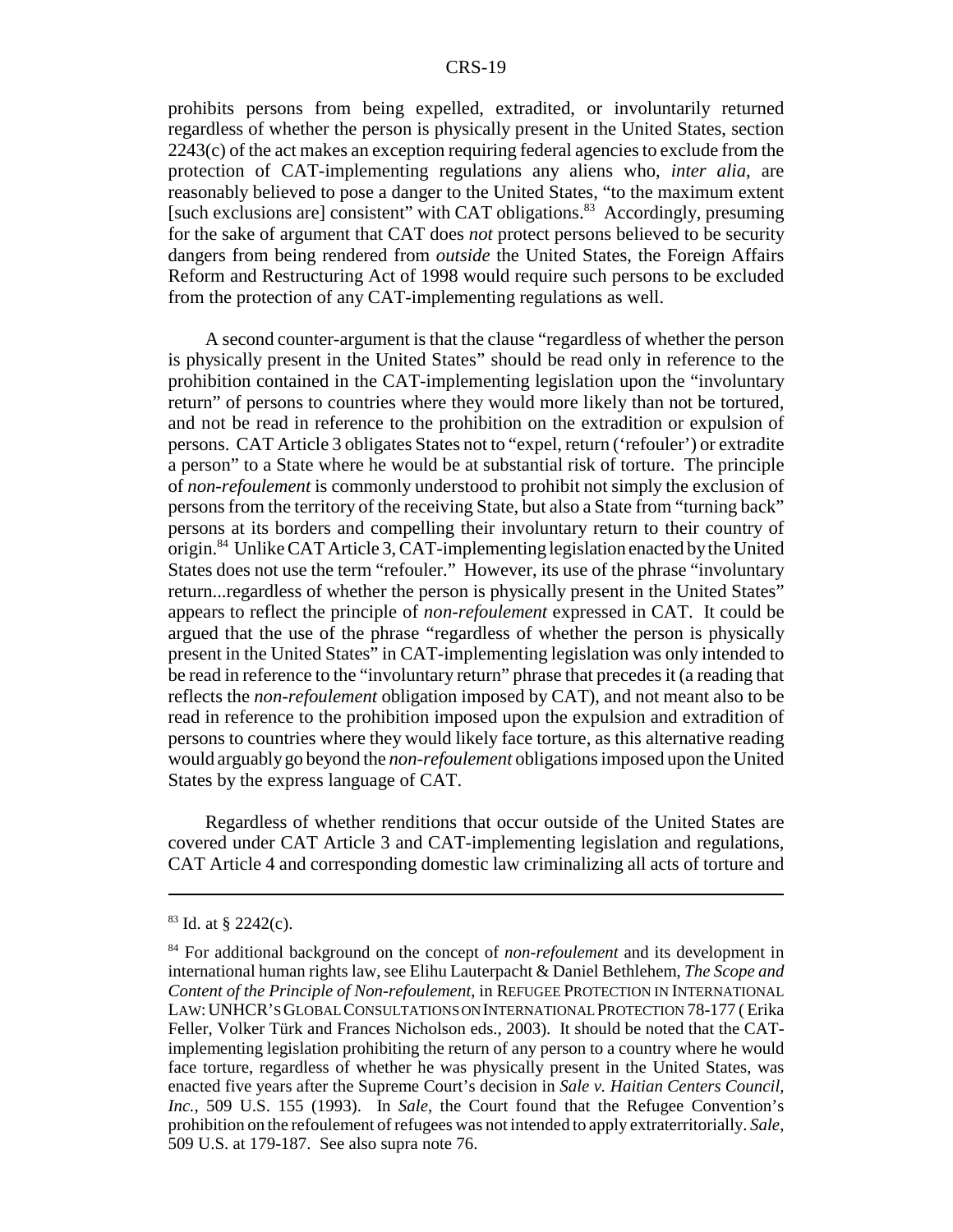complicity therein would be controlling. Accordingly, U.S. officials could not conspire with officials in other States to render a person so that he would be tortured. As discussed below, however, criminal penalties may not necessarily attach to a person who renders another with the knowledge that he will likely be tortured.

#### **Criminal Sanctions for Participation in Torture**

CAT Article 4 and the Federal Torture Statute do not expressly prohibit the transfer of a person to a State where he is more likely than not to face torture. Indeed, the Federal Torture Statute only imposes criminal penalties for acts or attempts to commit torture and, most relevantly to the subject of renditions, conspiracies to commit torture. Clearly, if a U.S. official rendered a person to another country with instructions for the country to torture the rendered individual, that official could be criminally liable under the torture statute.<sup>85</sup>

However, it appears unlikely that a U.S. official would be found criminally liable for conspiracy to commit torture if he authorized a rendition after receiving assurances that the rendered person would not be tortured. It is generally understood that a conspiracy to commit a crime requires an agreement between parties for a common purpose.<sup>86</sup> Presuming that the United States received assurances before rendering a person to another country, it would be difficult to argue that the official "agreed" to facilitate the rendered person's subsequent torture.

<sup>&</sup>lt;sup>85</sup> Such an official might also be charged under the federal statute governing accomplice liability, which makes it a criminal offense to willfully cause an act to be done which, if directly performed by him or another, would be a criminal offense. 18 U.S.C. § 2.

<sup>86</sup> See, e.g., Iannelli v. United States, 420 U.S. 770, 777 (1975) ("[c]onspiracy is an inchoate offense, the essence of which is an agreement to commit an unlawful act"); United States v. Evans, 970 F.2d 663, 668 ( $10^{th}$  Cir. 1992) ("[to] prove conspiracy, the government must show '[1] that two or more persons agreed to violate the law, [2] that the defendant knew at least the essential objectives of the conspiracy, ... [3] that the defendant knowingly and voluntarily became a part of it,' and [4] that the alleged coconspirators were interdependent") (quoting United States v. Fox, 902 F.2d 1508, 1514  $(10<sup>th</sup>$  Cir. 1990)); United States v. Pearce, 912 F.2d 159, 161 ( $6<sup>th</sup>$  Cir. 1990) ("the essential element of conspiracy is that 'the members of the conspiracy in some way or manner, or through some contrivance, came to a mutual understanding to try to accomplish a common and unlawful plan'") (internal citation omitted).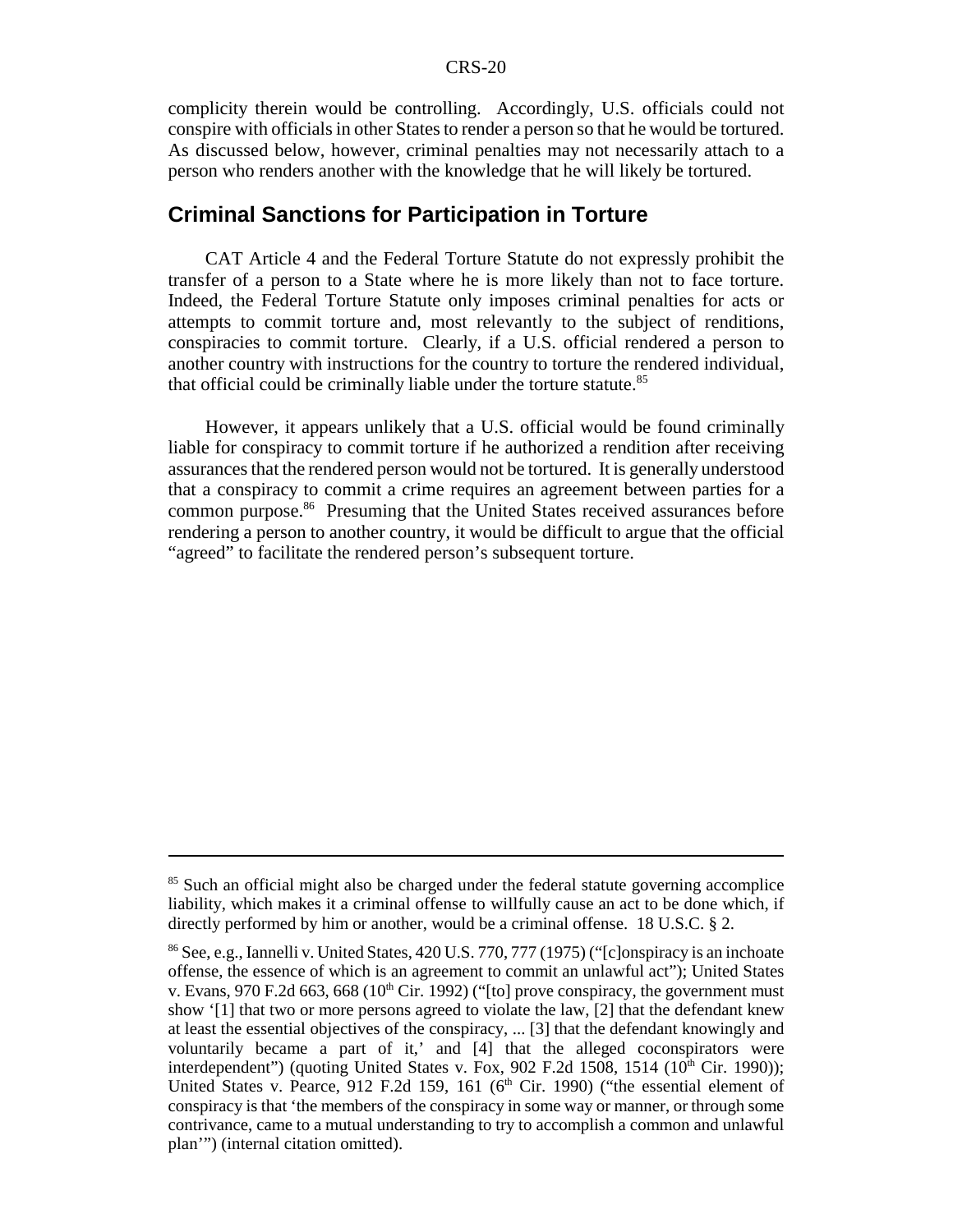## **Other Statutes and Treaties Relevant to the Issue of Renditions**

Although CAT and its implementing legislation provide the primary legal constraints upon the rendition of persons to countries believed to engage in torture, some other treaties and statutes are also potentially relevant. The following paragraphs briefly discuss a few of them.

#### **1949 Geneva Conventions**

In certain situations, the 1949 Geneva Conventions may impose limitations on the use of renditions separate from those imposed by CAT. Each of the four Conventions accords protections to specified categories of persons in armed conflict or in post-conflict, occupied territory.<sup>87</sup> The torture, inhumane, or degrading treatment of persons belonging to specified categories — including civilians and protected prisoners of war (POWs) — is expressly prohibited by the Conventions.<sup>88</sup> In addition, "[n]o physical or moral coercion shall be exercised against protected [civilians], in particular to obtain information from them or from third parties."89

The Geneva Conventions impose limitations on the transfer of protected persons. Civilians may not be *forcibly* (as opposed to voluntarily) transferred to another State. $90$  A violation of this obligation represents a "grave breach" of the relevant Geneva Convention and therefore constitutes a war crime.<sup>91</sup> However, it is not a violation of the Geneva Conventions to extradite such persons, in compliance with extradition treaties concluded before the outbreak of hostilities, who are charged with ordinary criminal law offenses. $92$ 

Neither civilians nor protected POWs may be transferred to penitentiaries for disciplinary punishment.<sup>93</sup> In addition, persons protected by the Conventions may only be transferred to other Convention parties, and then only after the transferring

92 Id., art. 45.

<sup>&</sup>lt;sup>87</sup> Geneva Convention for the Amelioration of the Condition of the Wounded and Sick in Armed Forces in the Field, 6 U.S.T. 3114; Geneva Convention for the Amelioration of the Condition of Wounded, Sick and Shipwrecked Members of Armed Forces at Sea, 6 U.S.T. 3217; Geneva Convention Relative to the Treatment of Prisoners of War, 6 U.S.T. 3316 [hereinafter "Third Geneva Convention"]; Geneva Convention Relative to the Protection of Civilian Persons in Time of War, 6 U.S.T. 3516 [hereinafter "Fourth Geneva Convention"] (entered into force October 21, 1950). The United States, Iraq, and Afghanistan are all parties to the Conventions.

<sup>88</sup> See, e.g., Third Geneva Convention, arts. 3, 17, 87, 130; Fourth Geneva Convention, arts. 3, 32, 147.

<sup>89</sup> Fourth Geneva Convention, art. 31

<sup>90</sup> Id., art. 49.

 $91$  Id., art. 147.

 $93$  Third Geneva Convention, art. 97; Fourth Geneva Convention art. 124. The Conventions do not expressly prohibit the transfer of such persons for non-disciplinary reasons.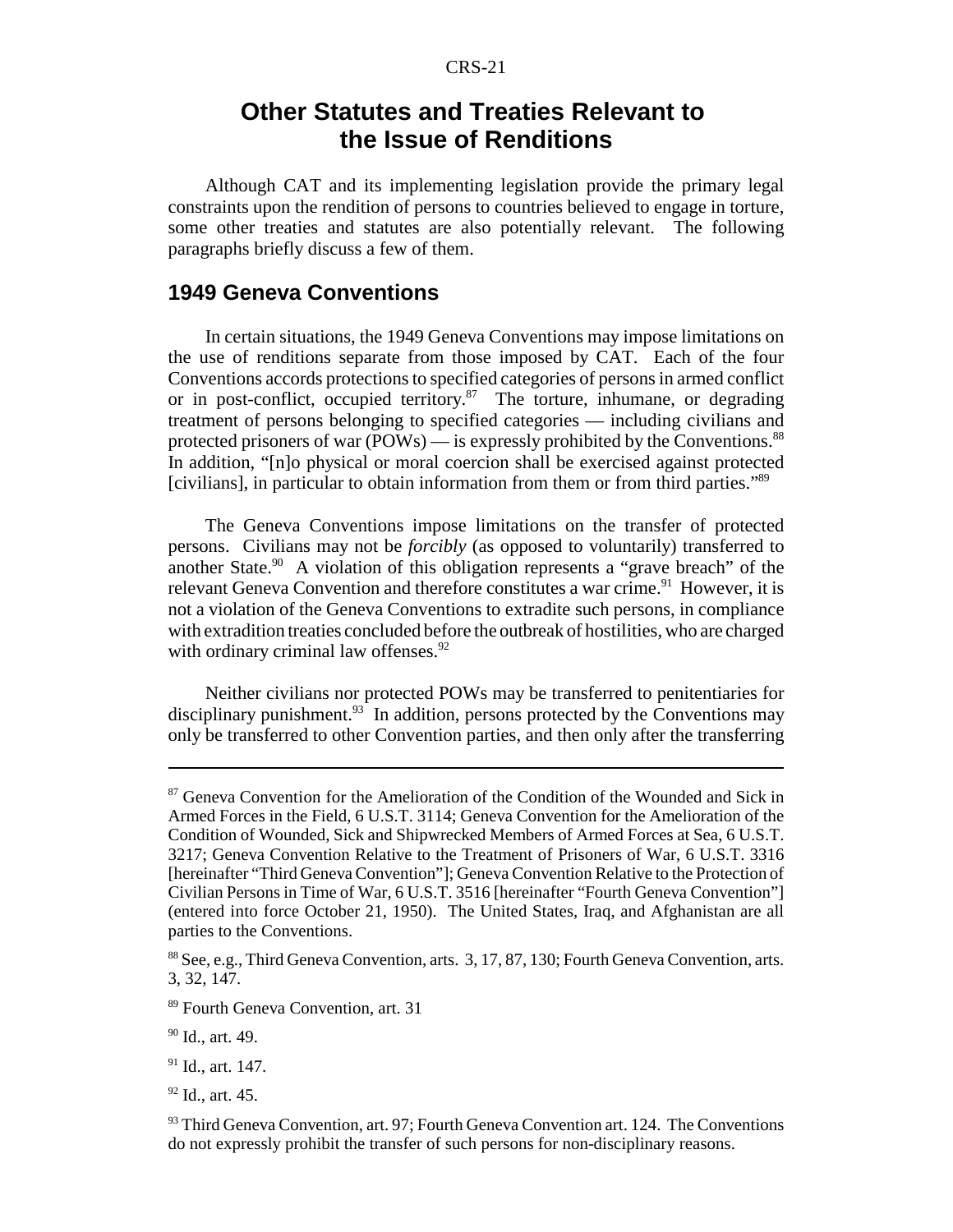Power "has satisfied itself of the willingness and ability of such transferee Power to apply the Convention."94 If the transferee Power fails to abide by the Convention in any important respect (e.g., torturing a transferred person), upon notification the transferring Power is required to either request their return or "take effective measures to correct the situation."<sup>95</sup> Accordingly, in order to comply with its Convention obligations, the United States may only render a protected person if (1) the State to which the person was being rendered was a member of the Convention; (2) the United States had received assurances that the person would not be tortured if rendered there; and (3) the United States requested the return of the rendered person or took other effective measures if the rendered individual was subsequently tortured.

In the case of armed conflicts that are not of an international character and occur in the territory of a High Contracting Party, each party is obligated under Article 3 of each of the 1949 Geneva Conventions (Common Article 3) to accord *de minimis* protections to "[p]ersons taking no active part in the hostilities, including members of armed forces who have laid down their arms and those placed *hors de combat* by sickness, wounds, detention, or any other cause." Parties are required to treat such persons "humanely," and are prohibited from subjecting such persons to "violence to life and person ... mutilation, cruel treatment and torture ... [and] [o]utrages upon personal dignity, in particular humiliating and degrading treatment."

As mentioned previously, the Geneva Conventions apply in limited circumstances. Besides only applying in armed conflict or in post-conflict occupied territory, the Conventions also only protect designated categories of persons (though other persons may nevertheless be owed certain protections under customary laws of war). At least since early 2002, the Bush Administration took the position that the Geneva Conventions did not apply to members of Al Qaeda.<sup>96</sup> Reportedly, the Administration has also concluded that the Geneva Convention prohibition on the "forcible transfer" of civilians does not apply to "illegal aliens" who have entered Iraq following the U.S.-led invasion, or bar the temporary removal of persons from Iraq for the purposes of interrogation. $97$ 

In the 2006 case of *Hamdan v. Rumsfeld*, the Supreme Court held that Common Article 3 of the Geneva Conventions applied to the armed conflict with Al Qaeda and accorded Al Qaeda members certain minimal protections, even if such persons were not otherwise covered by other Convention provisions (i.e., those covering "lawful combatants" and civilians). Common Article 3 does not expressly prohibit the transfer of persons to other countries, even if such persons might face cruel treatment or torture there. Some have argued that Common Article 3 nevertheless prohibits

<sup>&</sup>lt;sup>94</sup> Third Geneva Convention, art. 12; Fourth Geneva Convention, art. 45.

<sup>&</sup>lt;sup>95</sup> Third Geneva Convention, art. 12; Fourth Geneva Convention, art. 45.

<sup>96</sup> See White House Memorandum, Humane Treatment of Taliban and Al Qaeda Detainees (February 7, 2002), available at [http://www.justicescholars.org/pegc/archive/White\_House/ bush\_memo\_20020207ed.pdf].

<sup>97</sup> See Dana Priest, "Memo Lets CIA Take Detainees Out of Iraq," *Washington Post*, October 24, 2004, p. A1.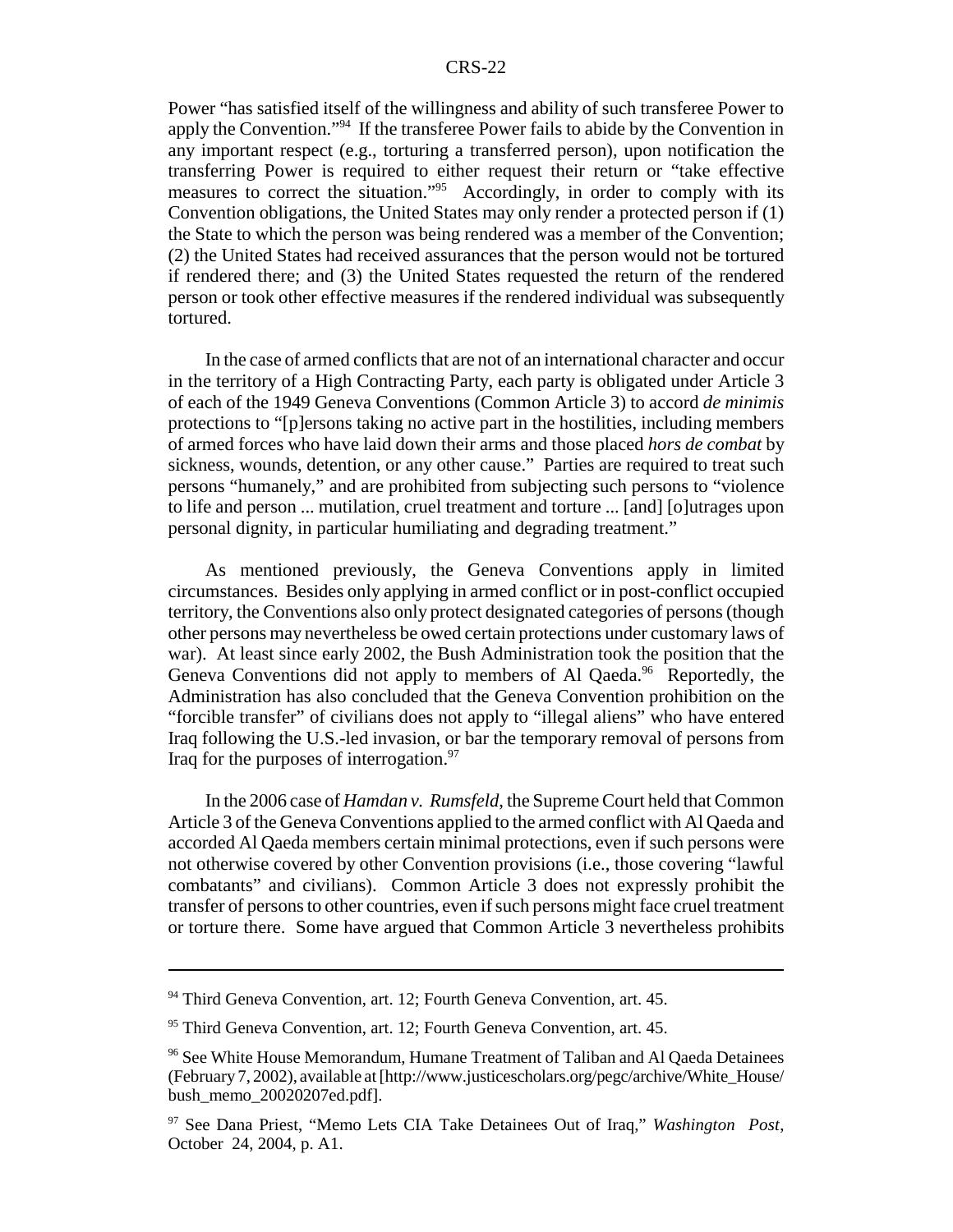renditions committed to facilitate the rendered person's torture or cruel treatment.<sup>98</sup> However, it is unclear whether this interpretation is proper<sup>99</sup> or that it would cover all renditions to countries where the detainee would face torture or cruel treatment (e.g., when the rendering country does not request the torture or cruel treatment of the detainee by the party to which he is rendered).

For purposes of U.S. law, however, it does not appear that Common Article 3 is understood to cover renditions of persons to countries where they would face torture. The Military Commissions Act of 2006 (P.L. 109-366), which was signed into law on October 17, 2006, provides that for purposes of U.S. law it is generally a violation of Common Article 3 to engage in conduct (1) inconsistent with the Detainee Treatment Act of 2005 (sometimes referred to as the McCain Amendment), which prohibits "cruel, inhuman, or degrading treatment" of persons in U.S. custody or control;<sup>100</sup> or (2) subject to criminal penalty under provisions of the War Crimes Act, as amended, concerning "grave breaches" of Common Article 3 (the President is authorized to subsequently interpret the Conventions more restrictively, subject to certain limitations).<sup>101</sup> Under this standard, torture and cruel treatment would only be considered a violation of Common Article 3 in cases where the victim was *in the custody or control of the United States*, not in circumstances where the victim was transferred to the custody and control of a third-party and was subsequently treated harshly. As discussed in the following paragraph, however, this standard might still prohibit U.S. personnel from rendering a person covered by Common Article 3 when they have conspired with the receiving party to intentionally cause the transferee serious bodily injury.

#### **War Crimes Act**

The War Crimes Act imposes criminal penalties upon U.S. nationals or Armed Forces members who commit listed offenses of the laws of war.<sup>102</sup> Persons who commit applicable war crimes are potentially subject to life imprisonment or, if death results from such acts, the death penalty. War crimes include "grave breaches" of the Geneva Conventions,<sup>103</sup> such as torture of protected POWs or civilians and the

<sup>98</sup> See David Weissbrodt & Amy Bergquist, *Extraordinary Rendition: a Human Rights Analysis*, 19 HARV. HUM. RTS. J. 123, 151-153 (2006).

 $99$  As discussed, several Convention provisions specifically discuss and limit the transfer of protected persons to third parties when such persons would face treatment prohibited by the Conventions. See infra at 19-20. It could be argued that these provisions would be made redundant if Convention provisions covering mistreatment were also read to cover the rendition of detainees to third-parties who might subject them to mistreatment.

<sup>100</sup> For background on the McCain Amendment, see CRS Report RL33655, *Interrogation of Detainees: Overview of the McCain Amendment*, by Michael John Garcia.

<sup>101</sup> For background, see CRS Report RL33662, *The War Crimes Act: Current Issues*, by Michael John Garcia.

 $102$  18 U.S.C. § 2441.

 $103$  18 U.S.C. §§ 2441(c)(1).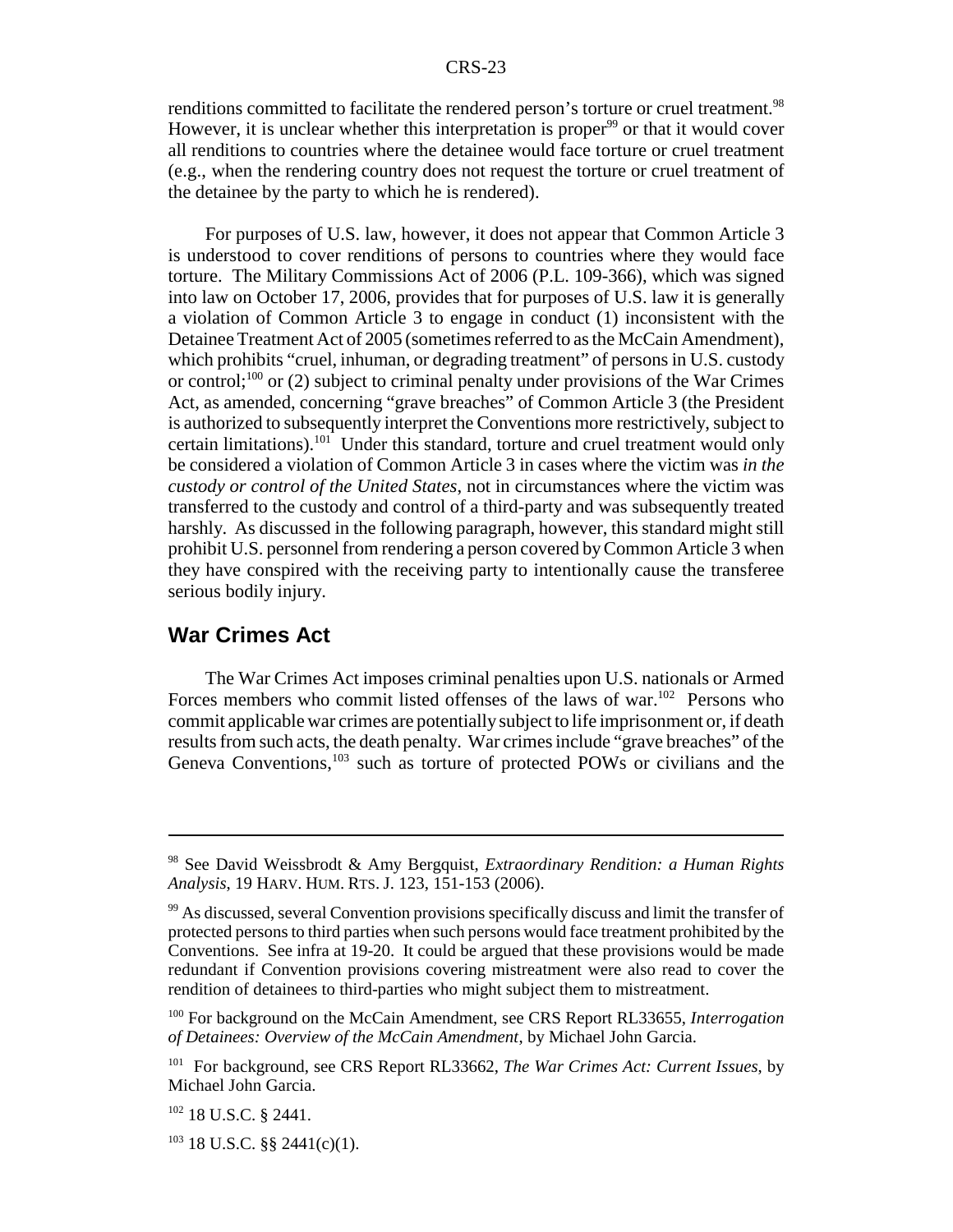"unlawful deportation or transfer or unlawful confinement" of protected civilians, 104 as well as certain violations of Common Article 3.105

As discussed previously, following the Supreme Court's ruling in *Hamdan*, it is understood as a matter of U.S. law that Common Article 3 covers the conflict with Al Qaeda and accords Al Qaeda members captured in that armed conflict with certain protections.106 Accordingly, certain forms of treatment with respect to Al Qaeda members is subject to criminal penalty, including torture, certain lesser forms of cruel treatment, and the intentional infliction of serious bodily injury.

Although the War Crimes Act imposes criminal penalties for conspiring to subject protected persons to torture or cruel treatment, such persons must be in the offender's custody or control. Accordingly, the provisions of the War Crimes Act covering torture and cruel treatment do not appear to cover the rendition of persons to countries for the purpose of cruel treatment or torture (though any U.S. personnel who conspired with officials in other States to render a person so that he would be tortured could still be prosecuted under the Federal Torture Statute).

However, the War Crimes Act may be interpreted as prohibiting some renditions. As recently amended by the Military Commissions Act, the War Crimes Act expressly prohibits persons from conspiring to commit such acts as rape, mutilation or maiming, or causing "serious bodily injury" against persons protected by Common Article 3. A person may be subject to criminal penalty for these offenses regardless of whether the victim was in his custody or control. Accordingly, any U.S. personnel who conspire with officials in other States to render a person so that he would be subjected to serious bodily injury, rape, or sexual assault would appear to be subject to criminal liability under the War Crimes Act. As a practical

<sup>&</sup>lt;sup>104</sup> E.g., Fourth Geneva Convention, art. 147.

<sup>105 18</sup> U.S.C. § 2441(c)(3). Until October 17, 2006, the War Crimes Act prohibited *any* violation of Common Article 3. The Military Commissions Act (P.L. 109-366) amended this provision so that only certain, "grave" violations of Common Article 3 are subject to criminal penalty. This amendment was retroactive in effect.

<sup>&</sup>lt;sup>106</sup> It is not clear that Common Article 3 is applicable to captured Al Qaeda agents in all circumstances.The Geneva Conventions concern treatment owed to protected persons in an armed conflict, and would arguably be inapplicable to law enforcement activities relating to Al Qaeda agents. International terrorism is recognized as a criminal offense under both domestic law and various international agreements. E.g., 18 U.S.C. § 2332b (concerning certain terrorist activities transcending international boundaries); International Convention for the Suppression of the Financing of Terrorism, S. Treaty Doc. No. 106.49, entered into force for the United States on July 26, 2002; International Convention for the Suppression of Terrorist Bombings, S. Treaty Doc. No. 106-6, entered into force for the United States on July 26, 2002. Whether the Geneva Conventions are applicable to the arrest and detention of Al Qaeda agents may depend upon whether such agents were (1) captured on or away from the battlefield, (2) captured by military or law enforcement agents, and (3) charged with a criminal offense, and if so, whether the offense relates to a violation of the laws of war or some other activity.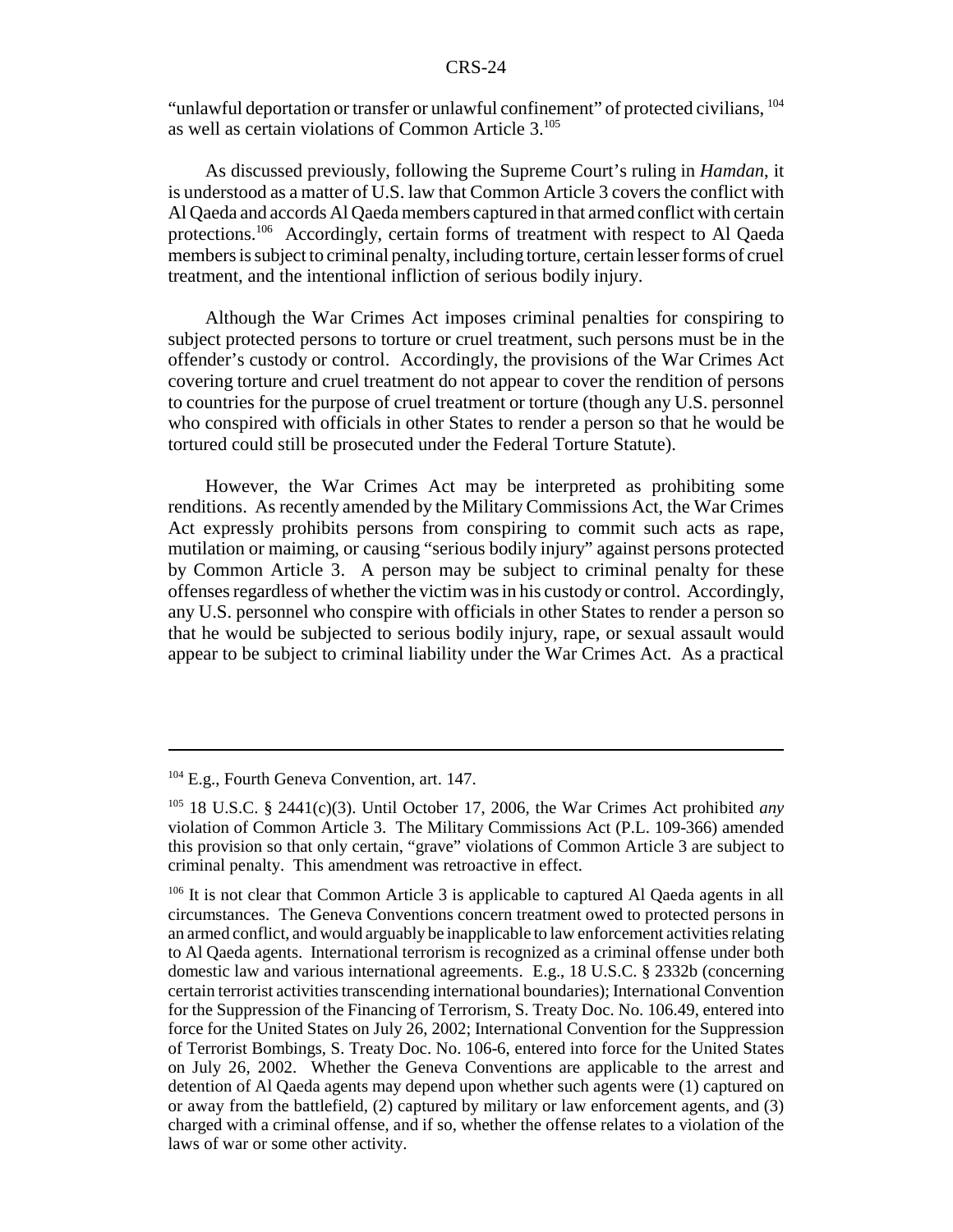matter, it is unclear whether the War Crimes Act would prohibit renditions in any circumstance not already prohibited under the Federal Torture Statute.107

#### **International Covenant on Civil and Political Rights**

Article 7 of the International Covenant on Civil and Political Rights (ICCPR).<sup>108</sup> ratified by the United States in 1992, prohibits the State Parties from subjecting persons "to torture or to cruel, inhuman, or degrading treatment or punishment."109 The Human Rights Committee, the monitoring body of the ICCPR, has interpreted this prohibition to prevent State Parties from exposing "individuals to the danger of torture or cruel, inhuman or degrading treatment or punishment upon return to another country by way of their extradition, expulsion or *refoulement*."110 Although the Committee is charged with monitoring the compliance of parties with the ICCPR and providing recommendations for improving treaty abidance, its opinions are not binding law.

U.S. ratification of the ICCPR was contingent upon the inclusion of a reservation that the treaty's substantive obligations were not self-executing (i.e., to take effect domestically, they require implementing legislation in order for courts to enforce them, though U.S. obligations under the treaty remain binding under international law).<sup>111</sup> The United States also declared that it considered Article 7 binding "to the extent that 'cruel, inhuman or degrading treatment or punishment' [prohibited by ICCPR Article 7] means the cruel and unusual treatment or punishment prohibited by the Fifth, Eighth, and/or Fourteenth Amendments to the Constitution of the United States."112

The United States has not enacted laws or regulations to comply with the Human Rights Committee's position that ICCPR Article 7 prohibits the transfer of

 $107$  Mutilation and maiming, the intentional causing of serious bodily injury (defined by reference to 18 U.S.C. § 113b as bodily injury involving a substantial risk of death, extreme physical pain, disfigurement, or loss or impairment of the function of a bodily member, organ, or mental faculty), and rape have all been found by U.S. courts to constitute torture, at least in some circumstances. See Zubeda v. Ashcroft, 333 F.3d 463 (3rd Cir. 2003) ("[r]ape can constitute torture"); CRS Report RL33662, supra note 101, at 7-8. Whether sexual assault rises to the level of torture depends on the particular nature of the assault. Cf. *Zubeda*, 333 F.3d at 472-473 (discussing instances where courts have found rape or sexual abuse to constitute torture).

 $108$  International Covenant on Civil and Political Rights, G.A. Res. 2200A, U.N. GAOR,  $3<sup>rd</sup>$ Comm., 21<sup>st</sup> Sess., 1496<sup>th</sup> plen, mtg. at 49, U.N. Doc. A/RES/ 2200A (XXI) (1966).

 $109$  Id., art. 7.

<sup>110</sup> Human Rights Committee, General Comment 20, Article 7, UN Doc. A/47/40 (1992) reprinted in Compilation of General Comments and General Recommendations Adopted by Human Rights Treaty Bodies, U.N. Doc. HRI\GEN\1\Rev.1 at 30 (1994).

<sup>&</sup>lt;sup>111</sup> See United Nations Treaty Collection, Declarations and Reservations to the International Covenant on Civil and Political Rights, *at* [http://www.unhchr.ch/html/menu3/b/treaty5\_ asp.htm] (last updated February 5, 2002).

 $112 \text{ Id}$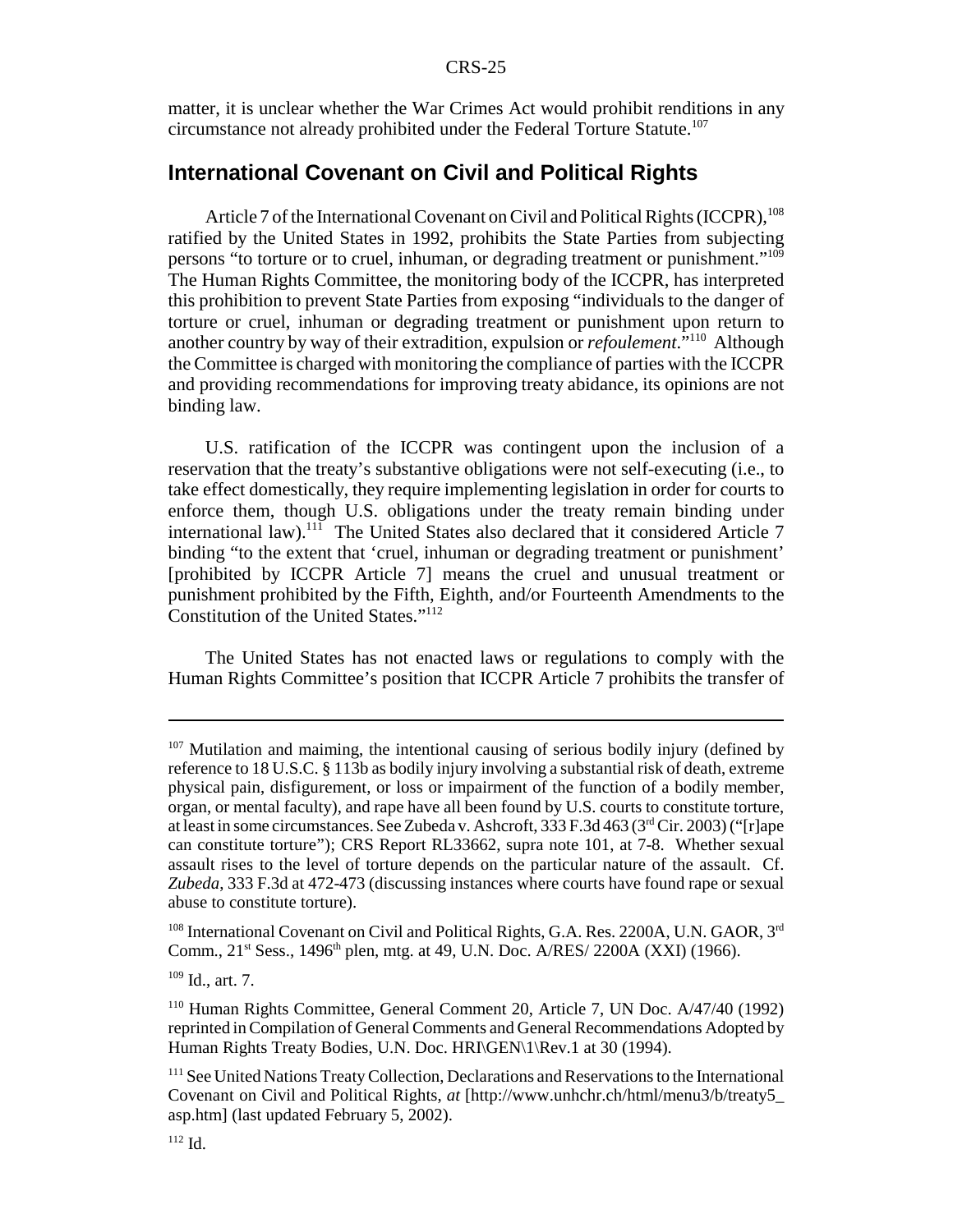persons to countries where they would likely face torture or cruel, inhuman, or degrading treatment. CAT-implementing regulations prohibit the transfer of persons to countries where they would more likely than not face *torture*, but not cruel, inhuman, or degrading treatment that does not rise to the level of torture.

#### **Universal Declaration of Human Rights**

The U.N. Charter provides that it is the duty of the United Nations to promote "universal respect for, and observance of, human rights and fundamental freedoms,"113 and Member States have an obligation to work jointly and separately to promote such rights and freedoms.<sup>114</sup> In 1948, the U.N. General Assembly adopted the Universal Declaration of Human Rights,<sup>115</sup> to explicate the "human rights and fundamental freedoms" that Member States were obliged to protect. The Universal Declaration prohibits, *inter alia*, the arbitrary arrest, detention, or exile of persons,<sup>116</sup> as well as torture and cruel, inhuman, or degrading treatment.<sup>117</sup>

The Universal Declaration is not a treaty and accordingly is not technically binding on the United States,<sup>118</sup> though a number of its provisions are understood to reflect customary international law.<sup>119</sup> The Universal Declaration does not include an enforcement provision.

## Legislation in the 110<sup>th</sup> Congress

Legislation has been introduced in the  $110<sup>th</sup> Congress$  that would limit the ability of U.S. agencies to render persons to foreign States. S. 1876, the National Security with Justice Act of 2007, introduced by Senator Biden on July 25, 2007, would bar the United States from rendering or participating in the rendition of any individual to a foreign State absent authorization from the Foreign Intelligence Surveillance Court, except under limited circumstances in the case of enemy combatants held by the United States (though renditions in such circumstances would still have to comply with other legal requirements). For an order to be issued by the Foreign Intelligence Surveillance Court authorizing a rendition, the requesting U.S. official would need to provide evidence that the rendered person was (1) an international

<sup>113</sup> U.N. CHARTER art. 55.

 $114$  Id., art. 56.

<sup>115</sup> Universal Declaration of Human Rights, G.A. Res. 217A (III), U.N. Doc. A/810 (1948).

 $116$  Id., art 9.

 $117$  Id., art. 5.

<sup>118</sup> See Sosa v. Alvarez-Machain, 124 S.Ct. 2739, 2767 (2004) (declining to apply protections espoused by the Universal Declaration of Human Rights because it "does not of its own force impose obligations as a matter of international law").

<sup>119</sup> See Filartiga v. Pena-Irala, 630 F.2d 876, 882 (2d Cir. 1980). But see *Sosa*, 124 S.Ct. at 2761-62 (finding that certain provisions of the Universal Declaration did not in themselves constitute an international norm that would fulfill the criteria that existed in the  $18<sup>th</sup>$  century for a norm to be customary international law).